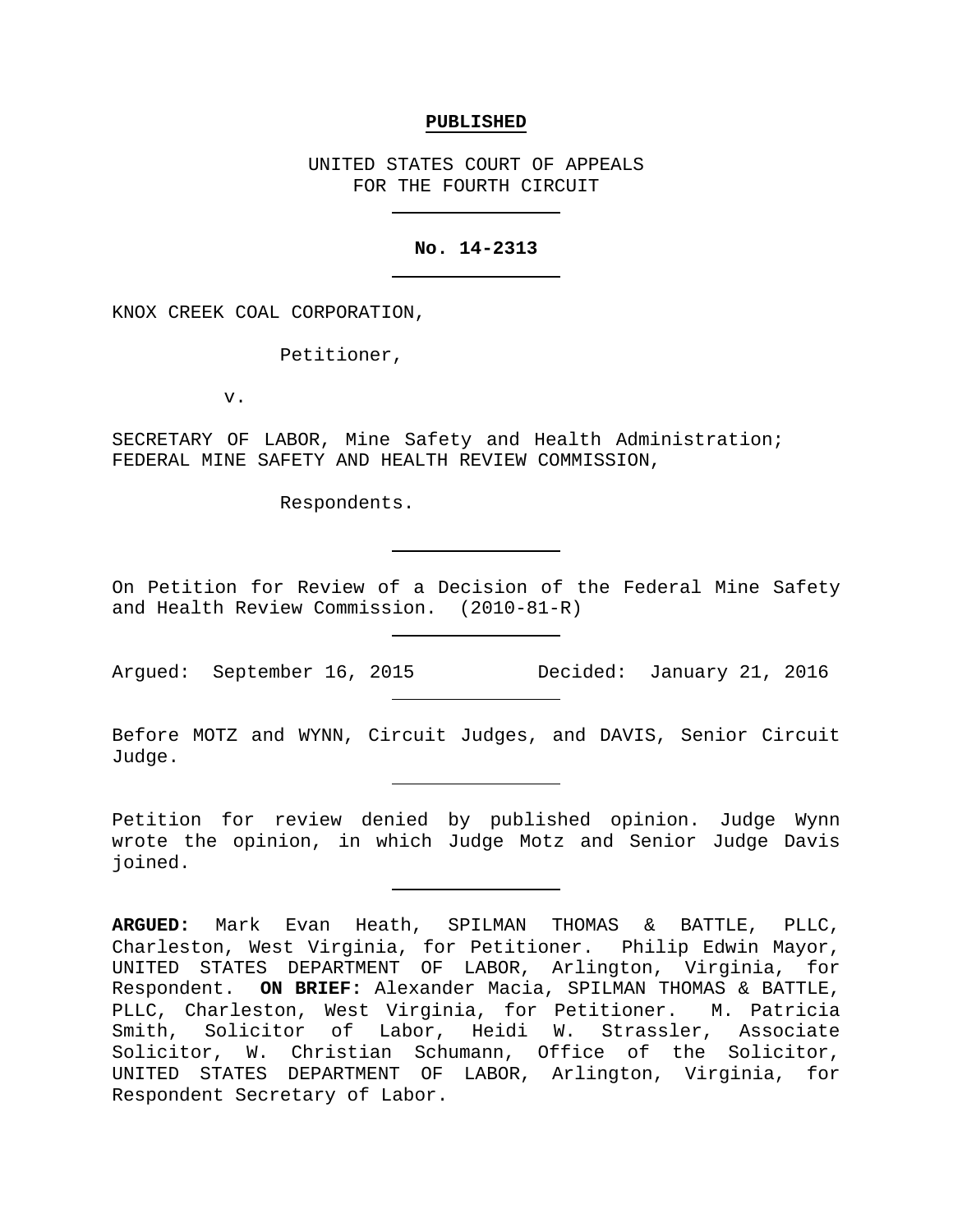WYNN, Circuit Judge:

The Federal Mine Safety and Health Review Commission (the "Commission") determined that four uncontested violations of the Federal Mine Safety and Health Act of 1977 (the "Mine Act") by Knox Creek Coal Corporation ("Knox Creek") were "significant and substantial" under 30 U.S.C. § 814(d)(1). Three violations were so-called "permissibility" violations, involving inadequately sealed enclosures of electrical equipment, and one was an "accumulations" violation, involving the piling of coal dust on a conveyor belt. Knox Creek argues that, with respect to each violation type, the Commission either applied an erroneous legal standard or improperly reweighed the Administrative Law Judge's (ALJ's) evidentiary findings.

Regarding the permissibility violations, we conclude that the Commission should have applied the legal standard advocated by the Secretary of Labor (the "Secretary"), but that the outcome is unaffected when the proper standard is applied. Regarding the accumulations violation, we conclude that the Commission applied the correct legal standard, one also endorsed by the Secretary. And nowhere did the Commission improperly reweigh evidence. Accordingly, we deny Knox Creek's petition for review.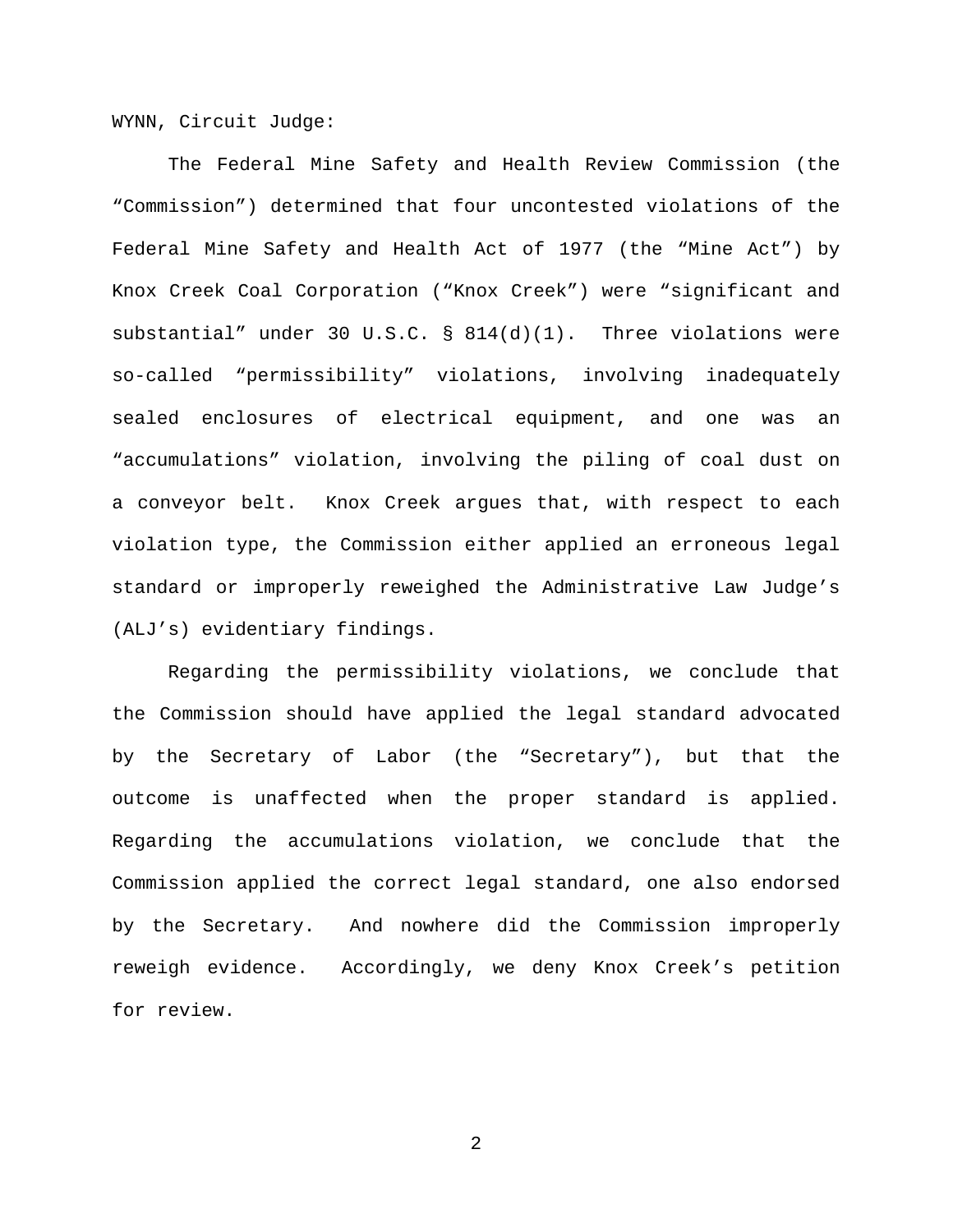The Mine Act was intended to address the "urgent need to provide more effective means and measures for improving the working conditions and practices in the Nation's . . . mines in order to prevent death and serious physical harm." 30 U.S.C. § 801(c). The Act directs the Secretary to promulgate mandatory safety and health standards for the nation's mines. Id. § 811(a). To ensure compliance with those standards, it authorizes the Mine Safety and Health Administration (MSHA), as an "[a]uthorized representative[] of the Secretary," to "make frequent inspections and investigations in . . . mines each year." Id. § 813(a); see also Speed Mining, Inc. v. Fed. Mine Safety & Health Review Comm'n, 528 F.3d 310, 312 (4th Cir. 2008).

Mine inspectors issue citations when a mandatory safety and health standard has been violated. 30 U.S.C. § 814(a). A violation is designated as "significant and substantial" (or "S&S") when it "is of such nature as could significantly and substantially contribute to the cause and effect of a coal or other mine safety or health hazard." Id. § 814(d)(1). An S&S designation increases the civil penalty amount assessed against the mine operator, becomes part of that operator's permanent citation history, and can provide the basis for a "pattern of

3

I.

A.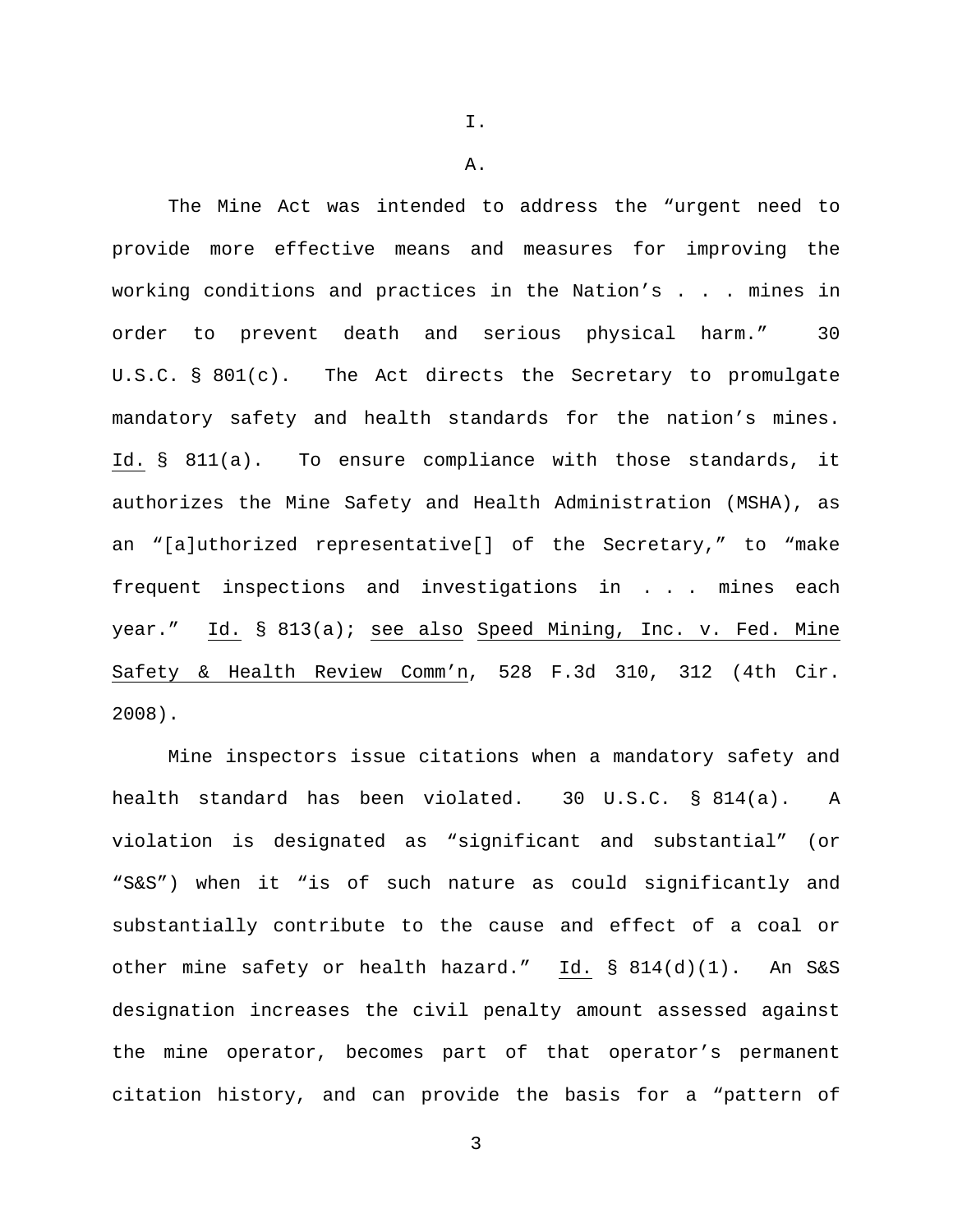violations" designation and possible withdrawal orders prohibiting operations in the affected mines. Id. § 814(d), (e); 30 C.F.R. § 100.3(a) (enumerating factors for the determination of a penalty, including whether the operator has a history of violations).

An operator may contest a citation, as well as its designation as S&S, before the Commission. 30 U.S.C. § 815(d). Further, a party may petition a court of appeals to review any Commission decision by which it has been adversely affected. Id. § 816(a)(1).

B.

The MSHA conducted a series of inspections of Knox Creek's Tiller No. 1 Mine ("Tiller Mine") in October and November 2009, issuing thirty-four citations that it deemed S&S. Of these, only five were reviewed by the Commission and only four are at issue here: three "permissibility" violations and one "accumulations" violation.

The three permissibility violations involve a requirement that a mine's electrical equipment enclosures be "explosionproof," meaning that those enclosures must be sealed, and that any gaps between the enclosures and the surrounding air must not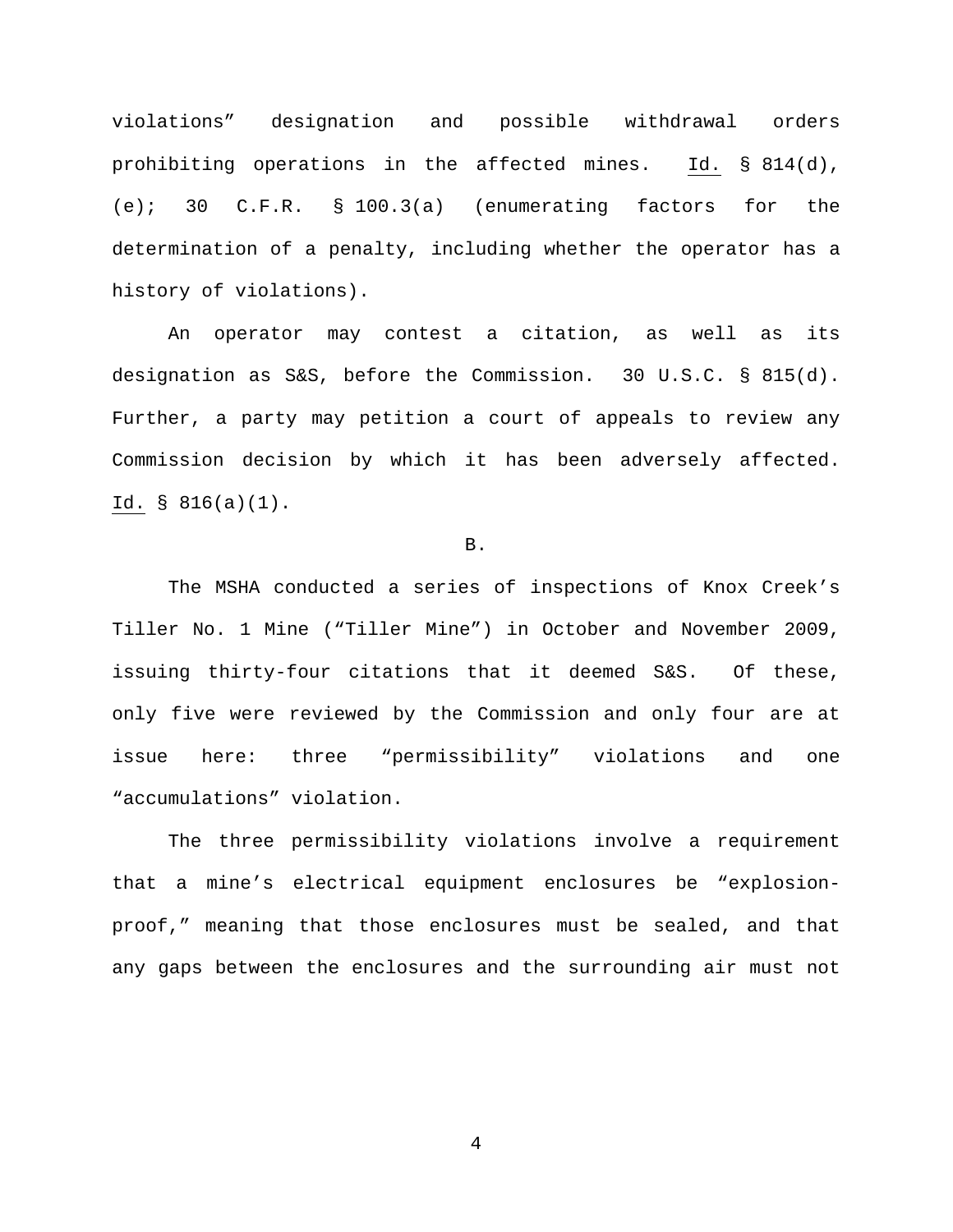exceed .004 inches. 30 C.F.R. §§ 18.31(a)(6), 75.503.[1](#page-4-0) As explained by the Secretary's expert witness, the standard is designed to prevent an explosion inside an enclosure from causing an explosion outside the enclosure. An internal explosion will not occur without an ignition source such as an electrical arc or spark, events that do not occur when the electrical equipment is functioning properly. However, "normal use in the mining environment" can, for example, involve vibrations and water seepage, which over time may damage the electrical connections such that the potential for an ignition can exist. J.A. 326–27.

Each of the three permissibility citations involved an electrical mining equipment enclosure with an opening in excess of .004 inches. In all three cases, the wires were bolted down and wrapped in insulation and tape at the time of inspection to decrease the likelihood of sparking. However, evidence suggested that during the course of normal mining operations, the bolting could come loose or the insulation could wear down, thus making arcing and sparking more likely over time. For one of the machines, evidence showed that some of the insulation was

<span id="page-4-0"></span><sup>&</sup>lt;sup>1</sup> The permissible length of any gap depends on the internal volume of the empty enclosure. Here, there is no dispute that the relevant enclosures have more than 124 cubic inches of<br>internal volume, and therefore have a maximum permissible internal volume, and therefore have a maximum permissible "clearance" of  $.004$  inches. See 30 C.F.R. § 18.31(a)(6).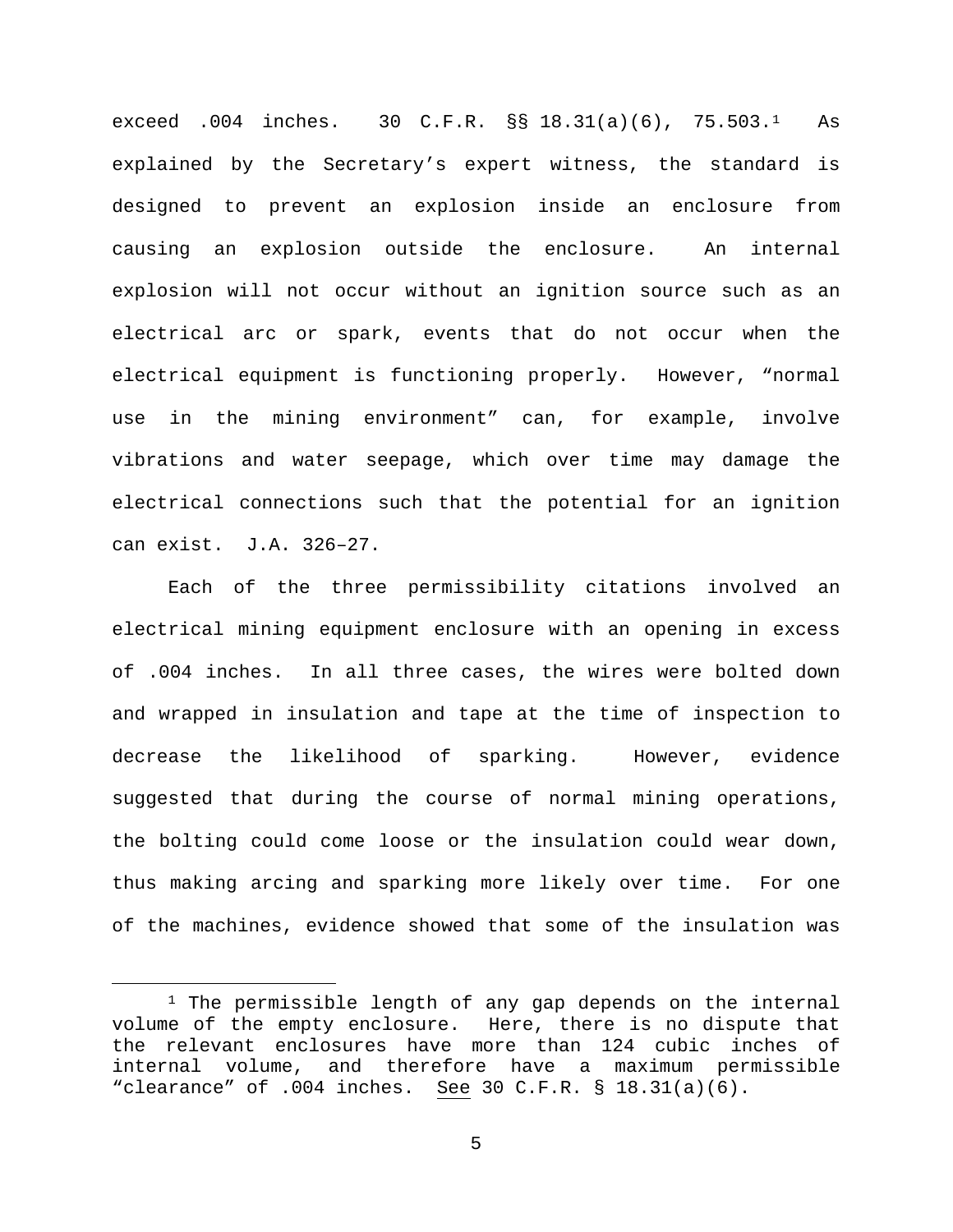starting to wear, and for another, evidence showed rust and corrosion. In all three cases, the equipment was scheduled to be used in the subsequent shift.

In reviewing these permissibility citations, the ALJ concluded that the Secretary had failed to satisfy the third prong of the four-part "Mathies" test, articulated by the Commission in Secretary of Labor v. Mathies Coal Co., 6 FMSHRC 1 (1984), for establishing the S&S nature of a violation. That third prong requires the Secretary to demonstrate "a reasonable likelihood that the hazard contributed to [by the violation] will result in an injury" to a miner. Id. at 3–4.

Although the ALJ found that the Secretary had established a reasonable likelihood that methane could have entered the relevant enclosures at an explosive concentration, and that, in the event of an ignition, an explosion could escape the enclosures and trigger a larger explosion in the "gassy" mine atmosphere,[2](#page-5-0) the ALJ nevertheless concluded that Mathies' third prong was unsatisfied because the Secretary had "not establish[ed] the likelihood of a triggering arc or spark" inside the enclosures for each of the violations. S.A. 63; see also S.A. 64, 65. In so deciding, the ALJ rejected the

<span id="page-5-0"></span> <sup>2</sup> The Tiller Mine is classified as "gassy" because it liberates more than 500,000 cubic feet of methane during a<br>twenty-four-hour period, and is therefore subject to spot and is therefore subject to spot inspections every ten working days. 30 U.S.C. § 813(i).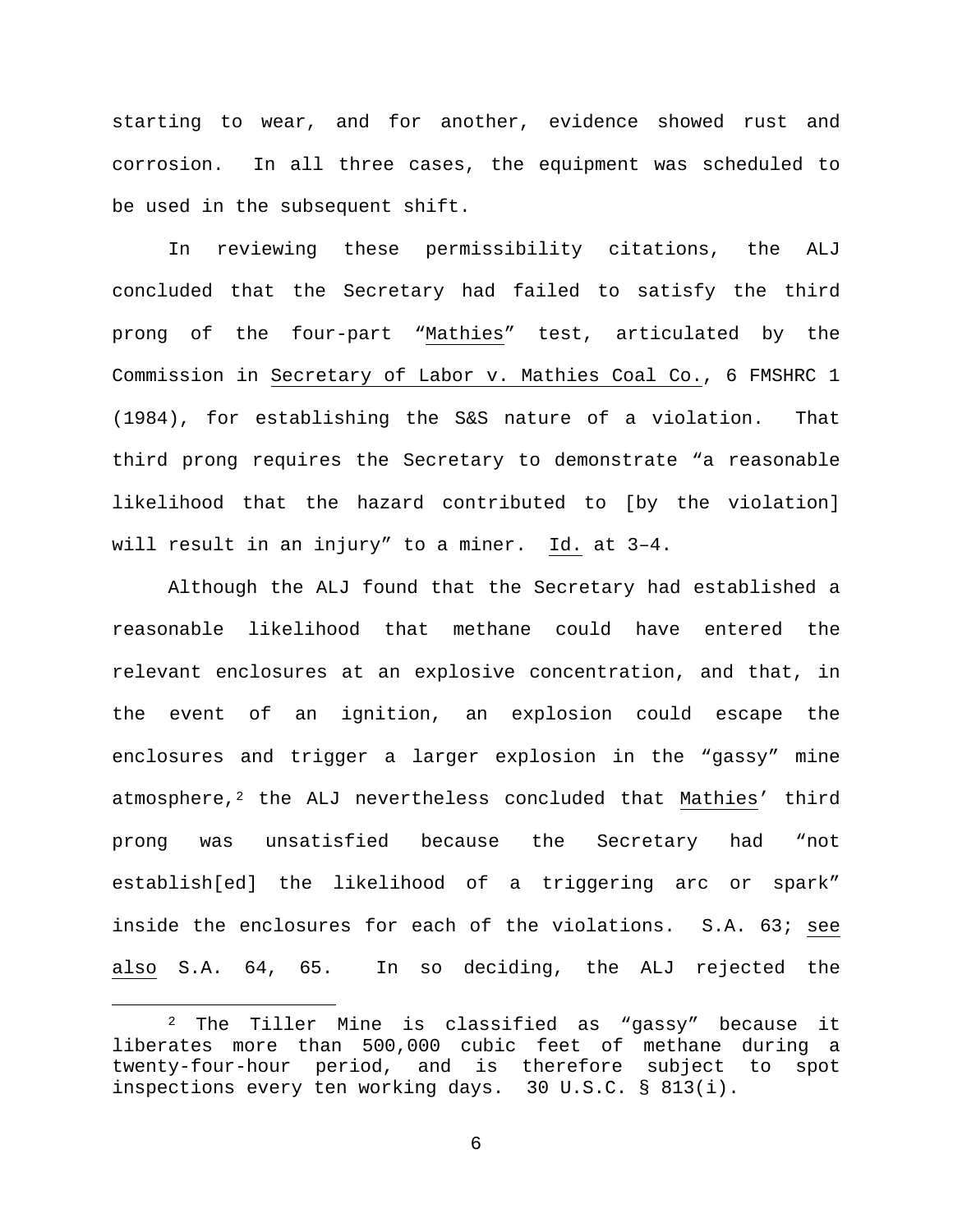Secretary's argument that when evaluating whether the "hazard" was reasonably likely to result in injury under Mathies, the existence of the hazard—in this case, the escape of hot gas through an enclosure opening after an ignition caused by internal arcing or sparking—should be assumed.

After granting the Secretary's petition for discretionary review, the Commission unanimously reversed the ALJ's non-S&S finding with respect to each of the permissibility citations. See Sec'y of Labor v. Knox Creek Coal Corp., 36 FMSHRC 1128 (2014). Although the Commission did not adopt the Secretary's position that the presence of arcing and sparking within the enclosure should be assumed, it did find fault with the ALJ's application of Mathies' third prong. The Commission concluded that the ALJ had failed to consider how conditions change during normal mining operations, id. at 1132, and had erroneously required the Secretary to "produce quantitative evidence of the frequency of malfunctions within these types of enclosures in order to establish that arcing or sparking was reasonably likely," id. at 1133. Examining the evidence in light of this clarified standard, the Commission ruled that the "evidence compels the conclusion" that the permissibility citations were S&S. Id.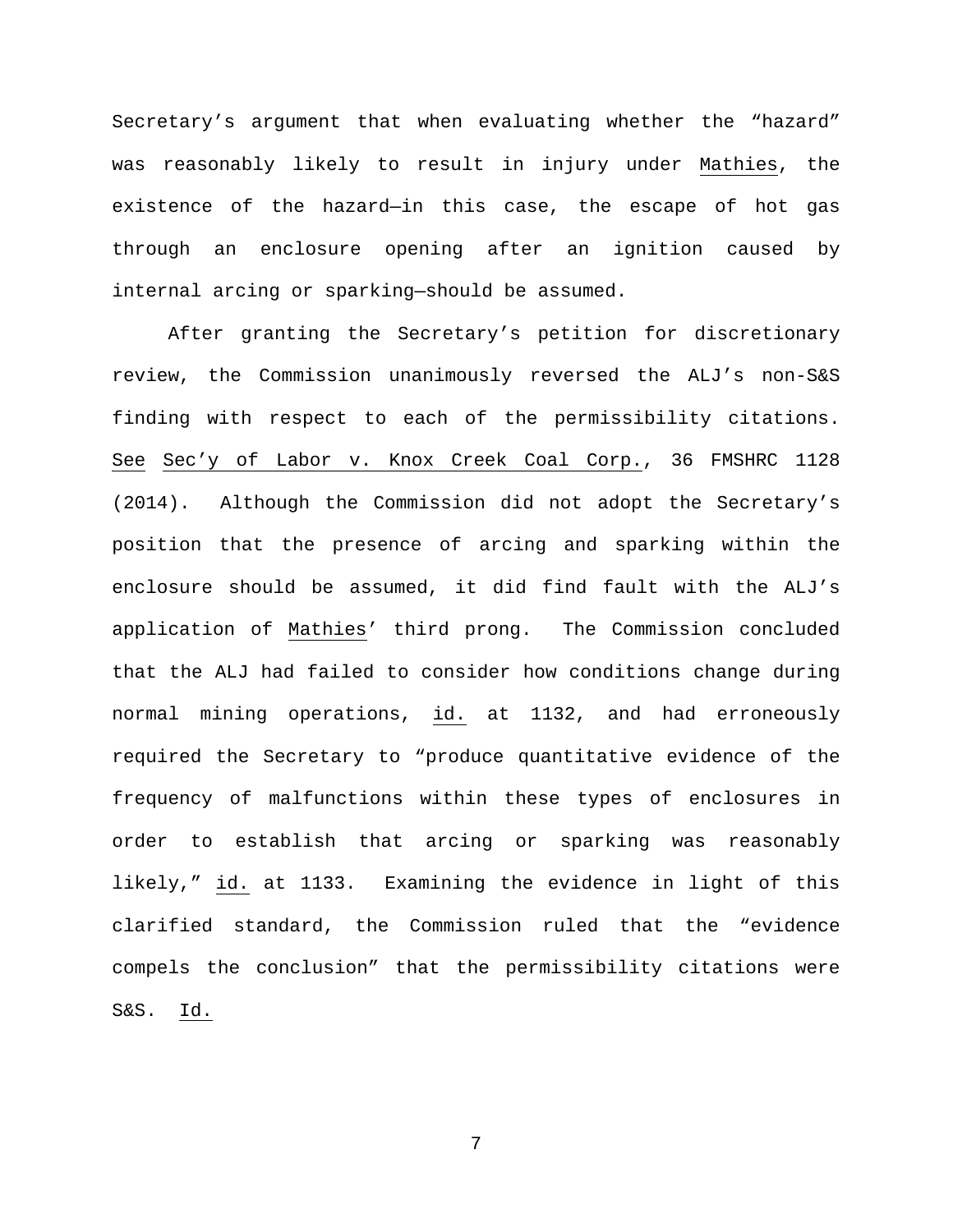In addition to the above permissibility violations, Knox Creek contests the Secretary's S&S designation of an "accumulations" violation under 30 C.F.R. § 75.400, which requires that "[c]oal dust . . . shall be cleaned up and not be permitted to accumulate" in certain mine areas. Here, the MSHA inspector found accumulations of coal dust ranging from four to twelve inches in depth at numerous locations on and around a conveyor belt, whose movement at the time of inspection was creating friction points with the accumulations and the consequent potential for ignition and fire. When the inspector observed the accumulations around 7:00 a.m., there were no visible cleaning efforts underway, but the accumulations had been recorded in a pre-shift examination book sometime between 4:30 a.m. and 6:30 a.m., and there was evidence that miners had been assigned to remove them. Also, a Knox Creek employee who had accompanied the inspector called management at the time of inspection and was told that a clean-up crew was "on the way." J.A. 298. Shortly thereafter, three miners arrived and removed the accumulations, a process that took approximately forty-five minutes.

The ALJ determined that this accumulations violation was not S&S because at the time of inspection miners were on the way to remove the accumulations, and therefore there was no

8

C.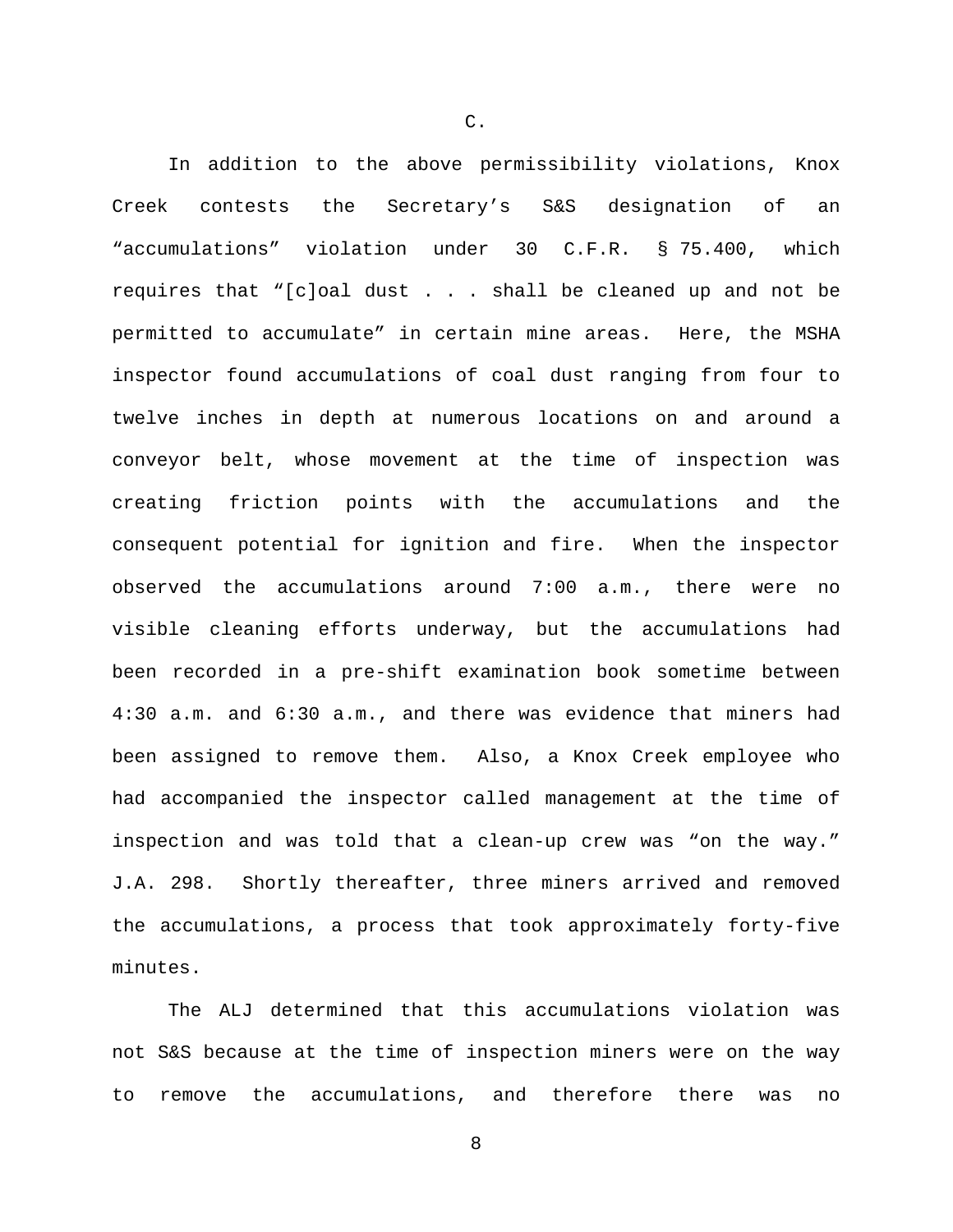reasonable likelihood of an ignition and fire. As with the permissibility violations, the Commission unanimously reversed the ALJ's non-S&S determination on the basis that it was error to assume the likelihood of clean-up in the absence of an "order directing that [coal] production not resume until the accumulations were resolved and [with] no evidence that miners had made any efforts to abate the violation during the preceding . . . shift." Knox Creek, 36 FMSHRC at 1140. The Commission found that the violation was not being "actively abated" and thus concluded that the evidence required a determination that the accumulations violation was S&S. Id. at 1141.

#### D.

Having designated the permissibility violations and accumulations violation as S&S, the Commission remanded to the ALJ for a recalculation of penalties regarding all four violations. Knox Creek, 36 FMSHRC at 1142. Knox Creek appealed the Commission's decision to this Court, but we initially dismissed that appeal because the Commission's remand for redetermination of penalties rendered the agency's decision nonfinal. Order, Knox Creek Coal Corp. v. Sec'y of Labor, No. 14- 1637 (4th Cir. Sept. 5, 2014), ECF No. 25. Because the ALJ has now imposed revised penalties, and the Commission has denied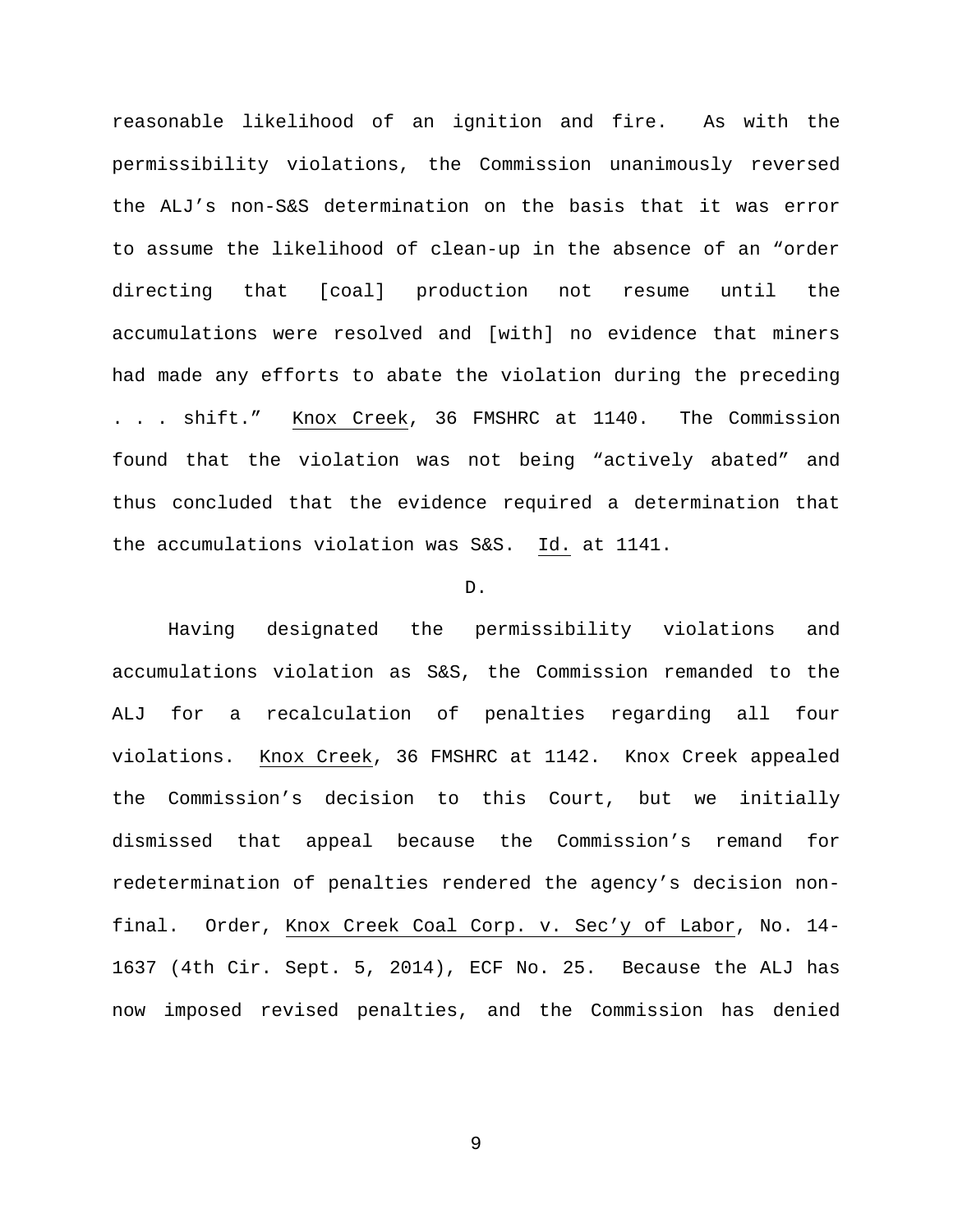Knox Creek's petition for discretionary review, the agency's decision is now final and ripe for review before this Court.<sup>3</sup>

# II.

#### A.

Knox Creek advances two main challenges to the Commission's decision, applicable to both the permissibility and accumulations violations. First, it contends that the Commission applied an incorrect legal standard for determining whether a given violation ought to be considered S&S. Second, it suggests that the Commission reversed factual findings of the ALJ that were supported by substantial evidence, thereby exceeding its statutorily prescribed standard of review. See 30 U.S.C. § 823(d)(2)(A)(ii)(I); Donovan ex rel. Chacon v. Phelps Dodge Corp., 709 F.2d 86, 91 (D.C. Cir. 1983) (construing multiple provisions of  $\S$  823(d)(2)(A) to conclude that "the only 'question' relating to the factual findings of an ALJ that the

<span id="page-9-0"></span> <sup>3</sup> We have jurisdiction over Knox Creek's appeal pursuant to Section  $106(a)(1)$  of the Mine Act. 30 U.S.C. § 816(a)(1). As the Secretary points out, Knox Creek's petition for review references the Commission's order denying discretionary review of the ALJ's penalty redeterminations rather than the order it clearly disputes, i.e., the Commission's earlier reversal of the ALJ's non-S&S determinations. Nevertheless, because the Secretary "had notice of the appeal and an opportunity fully to brief the issue," Hartsell v. Duplex Prods., Inc., 123 F.3d 766, 771 (4th Cir. 1997), Knox Creek's error does not prejudice the Secretary and therefore does not preclude our jurisdiction over the appeal.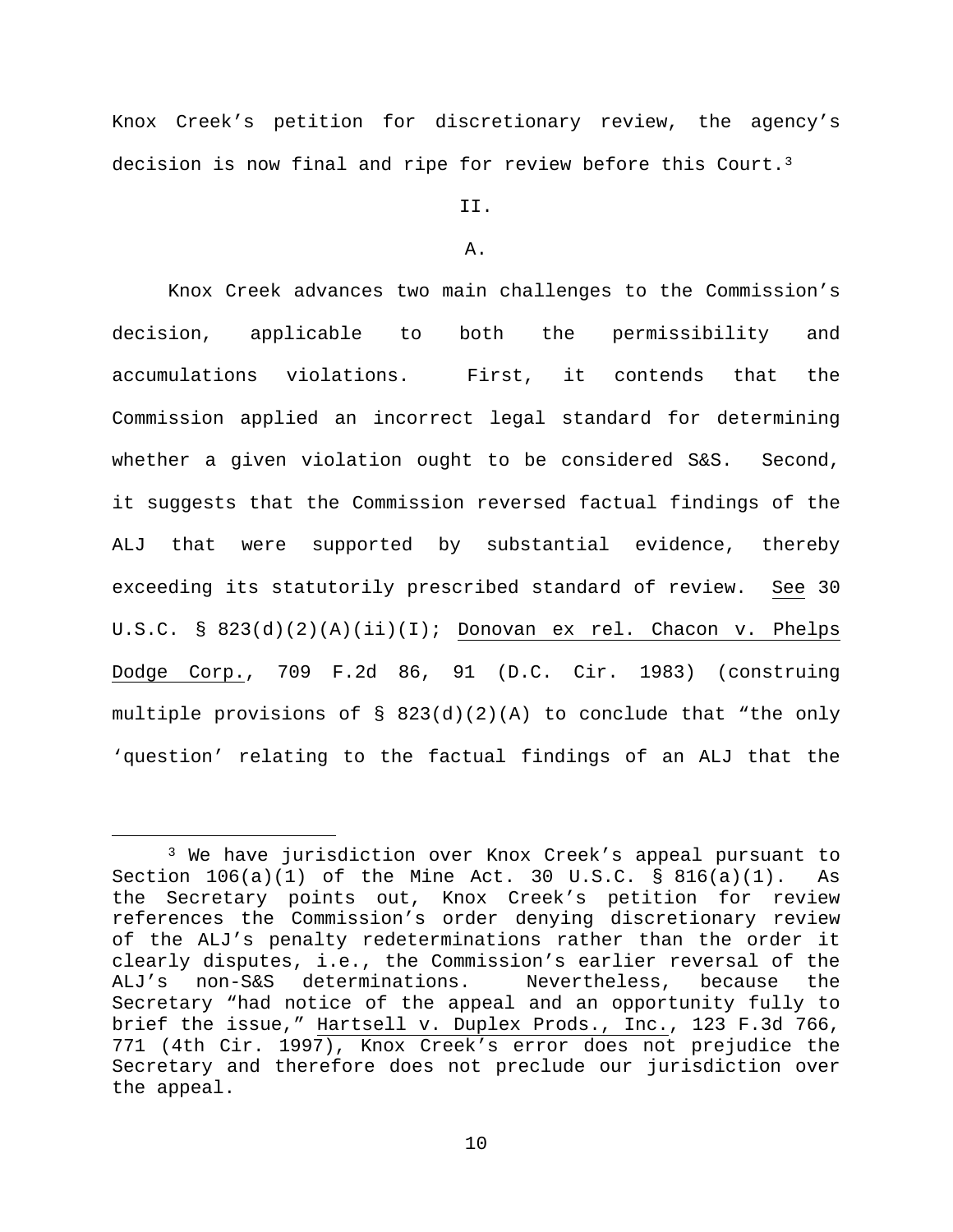Commission can consider is whether those findings are supported by substantial evidence").[4](#page-10-0)

We begin by disposing of Knox Creek's second argument, that the Commission improperly reweighed facts found by the ALJ. On the contrary, the Commission's decision with respect to both the permissibility and accumulations violations did not question even one of the ALJ's factual findings. Rather, the Commission's reversal turned on the correction of legal error.

Specifically, in reviewing the finding that the permissibility citations were not S&S, the Commission found fault with two main aspects of the ALJ's analysis. First, it concluded that the ALJ erred by considering the violative conditions only "as they existed at the time of the inspection, [and thereby] taking a 'snapshot' approach to the issue of an arc or spark within the subject enclosures." Knox Creek, 36 FMSHRC at 1132. It noted clear Commission precedent requiring the "consider[ation of] the violative conditions as they existed

<span id="page-10-0"></span> <sup>4</sup> Knox Creek also argues that the Secretary did not meet his S&S burden because his expert witness did not testify as to the "safety factor" relevant to the permissibility violations, which would supposedly specify a "buffer" above the .004-inch opening allowed by the regulation that would nevertheless be safe.<br>Petitioner's Br. at 31-32. However, as the Secretary points However, as the Secretary points out, the ALJ expressly found that ignited gases inside the enclosures could have escaped into the mine's atmosphere, and Knox Creek did not challenge that finding as being unsupported by substantial evidence before the Commission. Knox Creek has therefore waived that argument. 30 U.S.C.  $\S$  816(a)(1).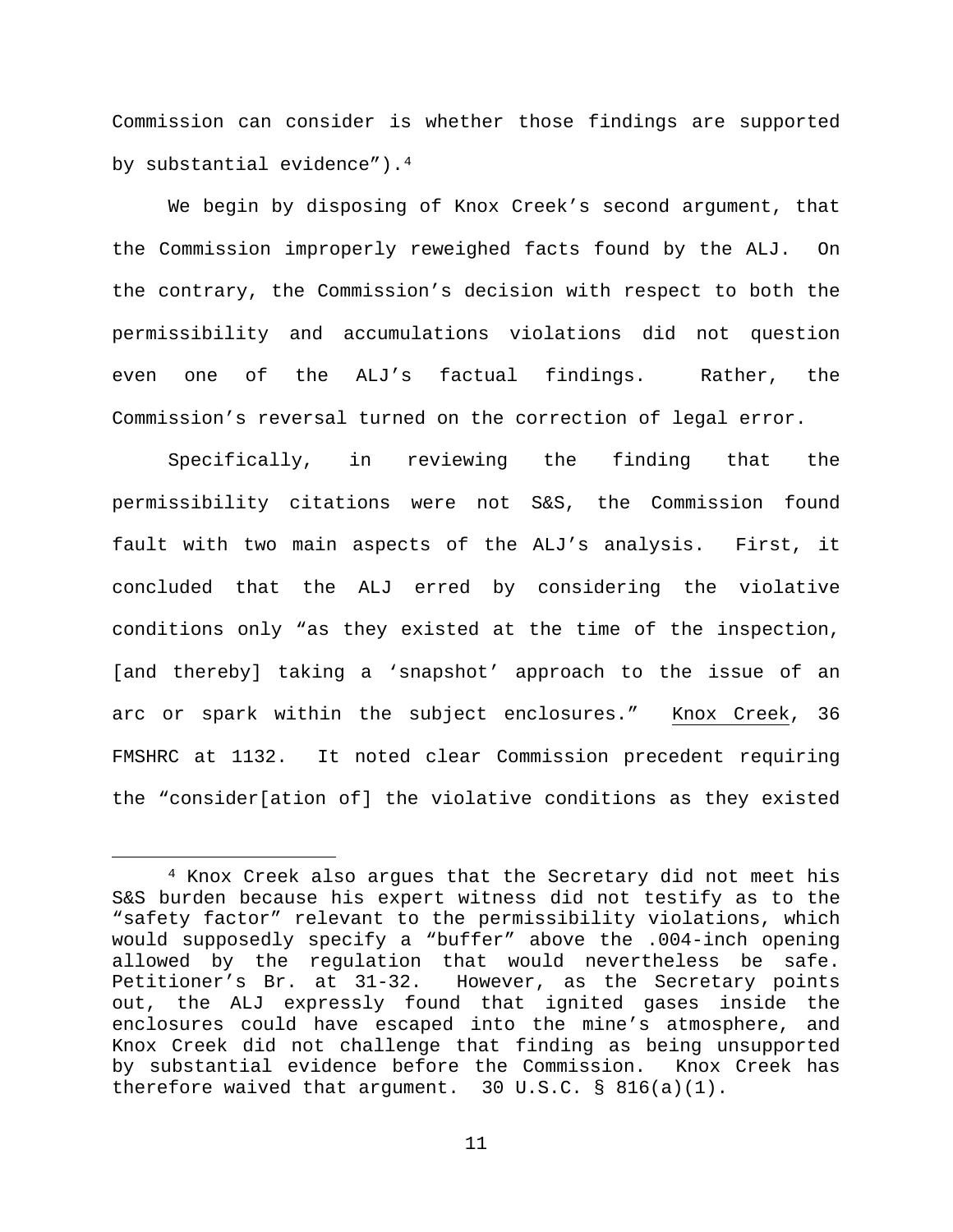both prior to and at the time of the violation and as they would have existed had normal mining operations continued." Id. The ALJ had not applied that standard. Second, the Commission criticized the ALJ for "requiring the Secretary to prove essentially a statistical frequency of a spark," which it characterized as "an unwarranted standard beyond reasonable likelihood." Id. at 1133.

Similarly, regarding the accumulations violation, the Commission faulted the ALJ for considering abatement measures that were intended, but not yet begun, as a mitigating factor in making an S&S determination. Id. at 1140. Significantly, the Commission did not dispute the ALJ-determined fact that "miners had been assigned to clean the accumulations," id., but only the relevance of that fact to the legal conclusion that the violation was being "actively" abated and therefore not S&S, id. at 1141*.* Each of these errors, the Commission held, was inconsistent with decades of binding Commission precedent interpreting the third prong of Mathies, doctrine that it had developed to construe 30 U.S.C. § 814(d)(1).

The Commission's reasoning is analogous to that employed in another of its decisions, reviewed in RAG Cumberland Resources LP v. Federal Mine Safety & Health Review Commission, 272 F.3d 590 (D.C. Cir. 2001). There, the relevant question was whether, "to constitute an 'inspection' [under 30 U.S.C. § 814(d)(2)],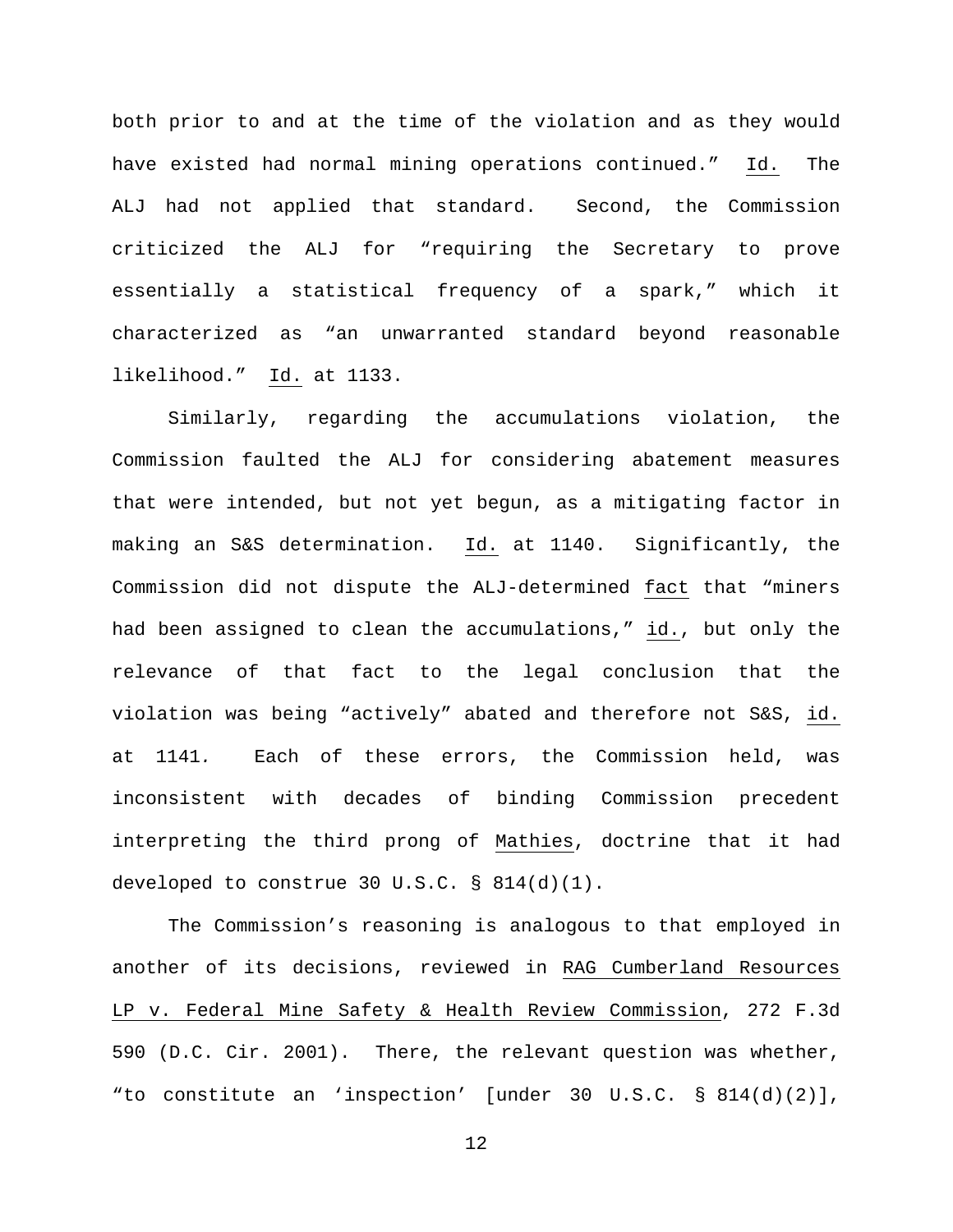inspectors must leave their vehicles and conduct a detailed examination for non-obvious hazards," or whether a mere "opportunity to observe" such hazards was sufficient. Id. at 594. Without reconsidering any of the factual evidence suggesting that inspectors had repeatedly traveled through the relevant area, the Commission reversed on the grounds that an "inspection" required actual inspection activity, such as might be reflected in the operator's inspection log. Id. at 597.

There and here, the Commission's reversal was legal in nature because it turned upon the clarification of a standard, one that was derived from the interpretation of a statutory provision and applicable prospectively, beyond the facts of the case at hand. See id. at 596–97. In both instances, the Commission did precisely what it is charged to do under the Mine Act: review an ALJ decision to determine if it rested on an "erroneous" legal conclusion or was "contrary to law or . . . decisions of the Commission." 30 U.S.C. § 823(d)(2)(A)(ii)(II), (III).

#### B.

Because we read the Commission's decision as adopting, rather than reweighing, the ALJ's factual findings, we review those findings under a substantial evidence standard. 30 U.S.C. § 816(a)(1). And we review the Commission's legal conclusions de novo, affording deference when appropriate to the Secretary's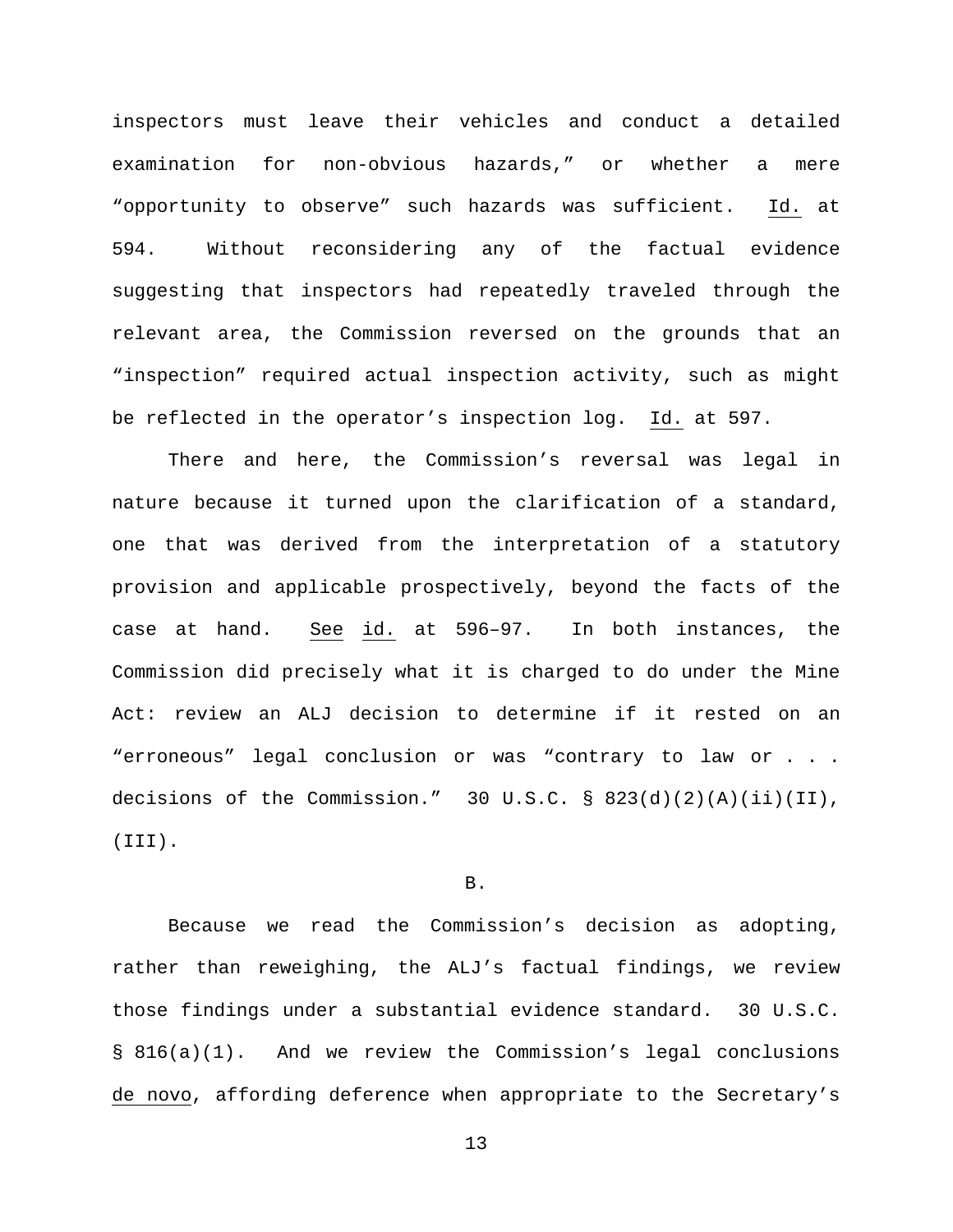interpretations. See Sec'y of Labor ex rel. Wamsley v. Mut. Mining, Inc., 80 F.3d 110, 113–15 (4th Cir. 1996). Where a Commission decision and the Secretary's relevant interpretation turn upon the construction of a clear statutory provision—where Congress has "directly spoken to the precise question[s] at issue"—then our review requires no deference, and "that is the end of the matter." Chevron, U.S.A., Inc. v. Nat. Res. Def. Council, Inc., 467 U.S. 837, 842 (1984); Power Fuels, LLC v. Fed. Mine Safety & Health Review Comm'n, 777 F.3d 214, 221 (4th Cir. 2015). It is only where the relevant statutory provision is unclear that we owe deference to the Secretary's interpretation of that provision. See Wamsley, 80 F.3d at 113– 15. As a result, to determine whether any deference is due, we must examine whether the statute is ambiguous.

Regarding the permissibility violations, the legal issue before us is whether the Secretary must prove that ignition is reasonably likely to occur inside an electrical enclosure in order to render the violations S&S under 30 U.S.C. §  $814(d)(1).$ <sup>[5](#page-13-0)</sup> Again, that provision authorizes the Secretary's representative

<span id="page-13-0"></span><sup>&</sup>lt;sup>5</sup> The issue might also be identified in the terms articulated in the Commission's decision, i.e., as whether the "reasonable likelihood" standard requires the Secretary to offer a quantitative level of proof, and whether it ought to be examined assuming the continuance of "normal mining operations." Knox Creek, 36 FMSHRC at 1131–33. Examining the vague language contained in 30 U.S.C.  $\S$  814(d)(1), we think it is obvious that Congress has not "directly spoken" to this issue either.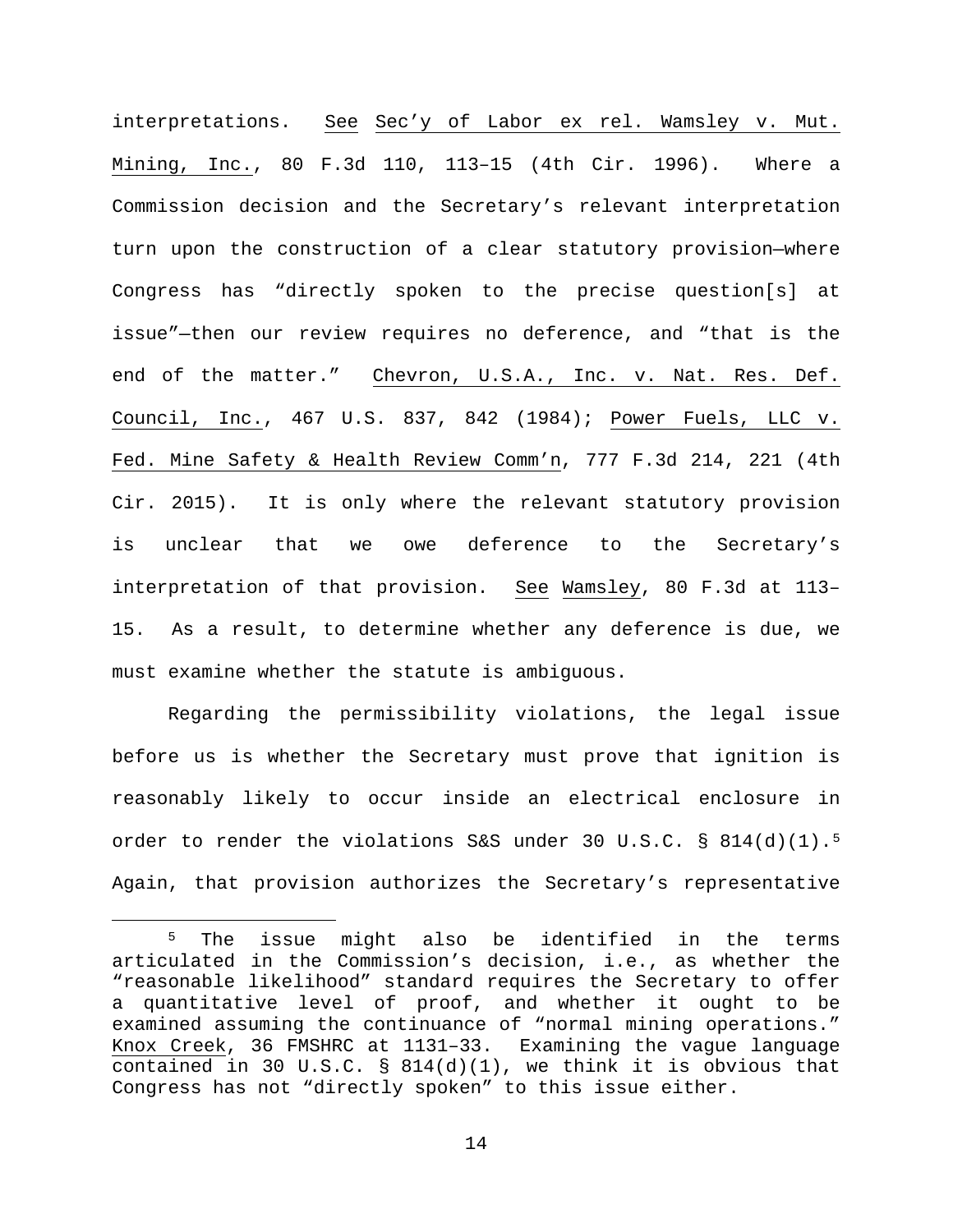to designate a violation as S&S where the "violation is of such nature as could significantly and substantially contribute to the cause and effect of a coal or other mine safety or health hazard." 30 U.S.C. § 814(d)(1).

As the Secretary notes, the word "could" suggests no particular degree of likelihood, but rather a mere possibility that the violation itself might causally contribute to the hazard. On the other hand, as Knox Creek suggests, it is hard to conceptualize how a violation could "significantly and substantially contribute" to a causal chain of events leading to a hazard without satisfying some threshold level of probability, a probability that in turn must depend on the circumstances surrounding the violation. Thus, there are at least two plausible interpretations regarding whether the Secretary must establish the reasonable likelihood of an ignition to render a permissibility violation S&S. As a result, the statute is ambiguous. See King v. Burwell, 759 F.3d 358, 363 (4th Cir. 2014) (finding statutory language ambiguous where "subject to multiple interpretations"), aff'd, 135 S. Ct. 2480 (2015).

Determining the appropriate characterization of the accumulations violation involves resolving an issue even further removed from the statute's text. We are asked to decide whether evidence that an operator intends to abate a violation—where that violation is not being actively abated at the time of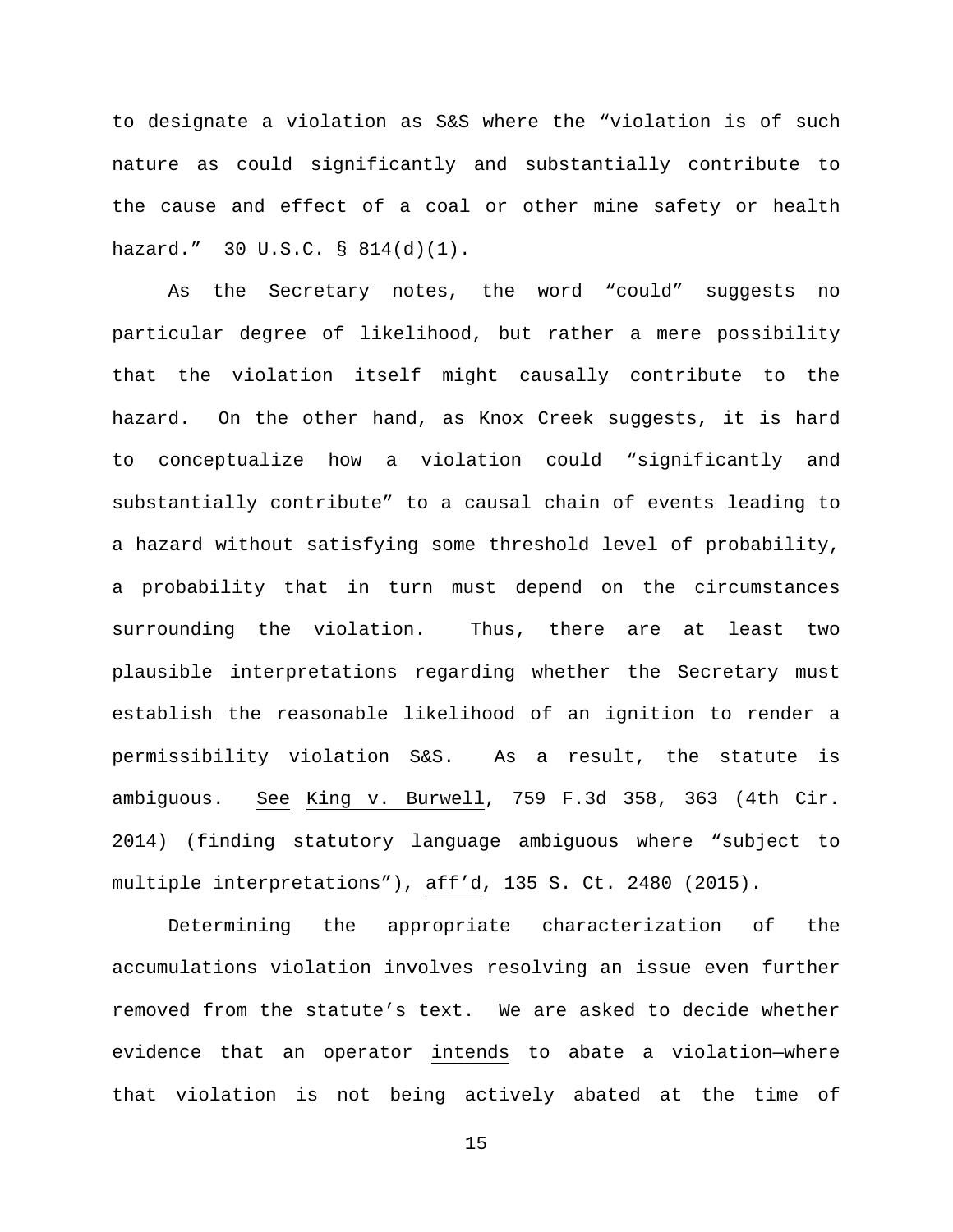inspection—can be considered in order to mitigate liability for what would otherwise be an S&S violation. As far as we can tell, even Knox Creek does not attempt to argue that the Mine Act unambiguously provides us with an answer to this question. In short, we have little trouble concluding that Congress has not "directly spoken" to the issues before us today. Chevron, 467 U.S. at 842.

Where the meaning of a Mine Act provision is unclear, our precedent directs that we afford some measure of deference to the Secretary's—rather than the Commission's—interpretations. Wamsley, 80 F.3d at 113–15. Exactly how much deference is owed to the Secretary's litigating positions, however, is not a question this Court has previously had occasion to resolve.[6](#page-15-0) Nor is there a consensus among our fellow circuit courts that have addressed the question. Compare N. Fork Coal Corp. v. Fed. Mine Safety & Health Review Comm'n, 691 F.3d 735, 742 (6th Cir. 2012) (declining to apply "full Chevron deference" to the Secretary's litigating positions regarding the Mine Act), with Sec'y of Labor v. Excel Mining, LLC, 334 F.3d 1, 6 (D.C. Cir. 2003)

<span id="page-15-0"></span> <sup>6</sup> In both Speed Mining, 528 F.3d at 314, and Power Fuels, 777 F.3d at 221, we found that the statutory text was clear, such that deference to the Secretary was not a necessary component of our analysis. Finding that the statutory provision here is ambiguous, however, we may not "simply impose [our] own<br>construction on the statute." Chevron, 467 U.S. at 843. construction on the statute." Chevron, 467 U.S. at 843.<br>Rather, we must determine what level of deference the Rather, we must determine what level of deference the Secretary's litigating positions are to receive.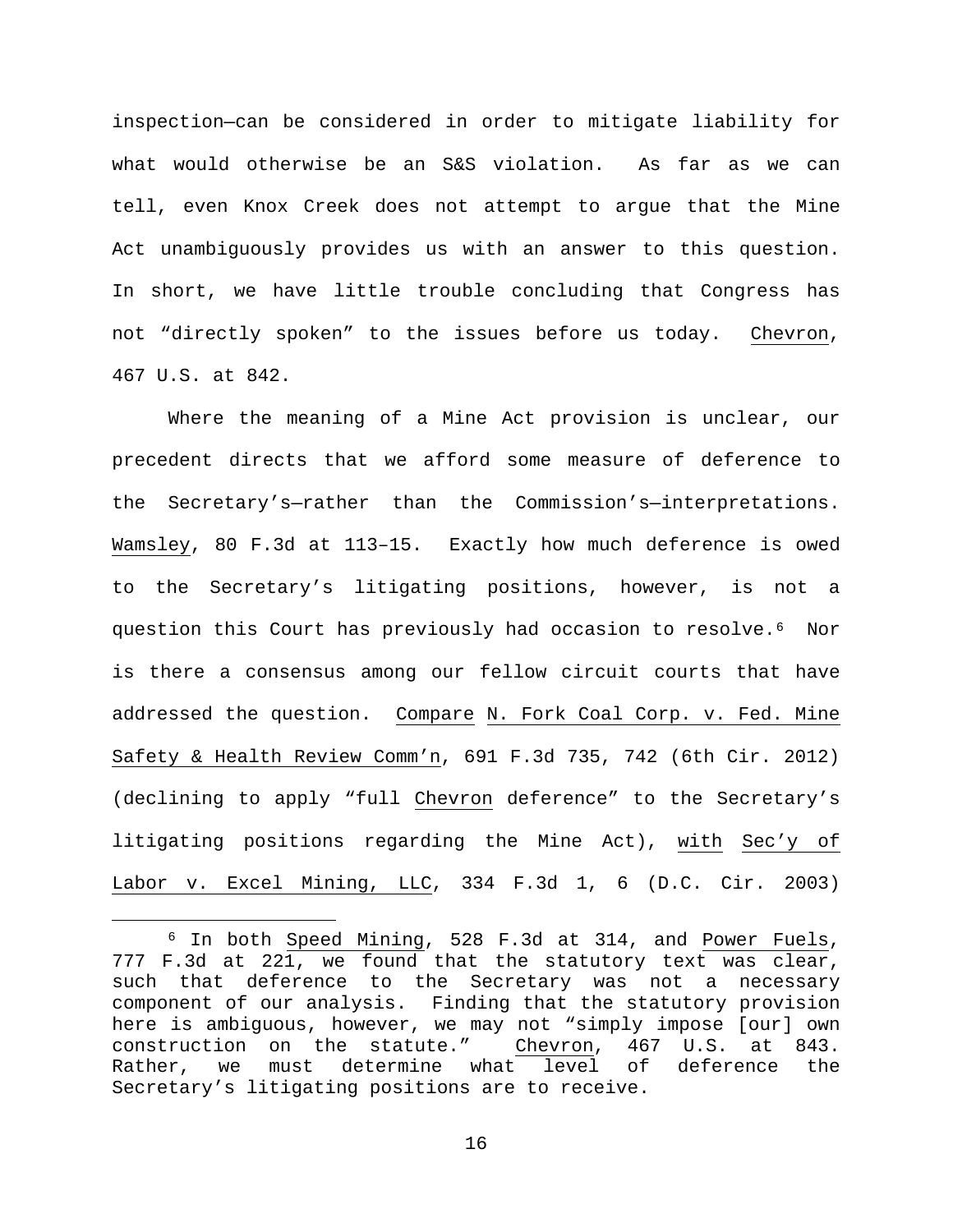(affording Chevron deference to the Secretary's interpretations, albeit of her own regulations).

Not every agency interpretation of an ambiguous statute is entitled to full Chevron deference, such that the agency's view is upheld so long as it is reasonable. Rather, such strong deference "is limited to circumstances where (1) Congress has given the agency authority to make rules carrying the force of law and (2) the agency's interpretation is rendered in the exercise of that authority." A.T. Massey Coal Co. v. Holland, 472 F.3d 148, 166 (4th Cir. 2006) (citing United States v. Mead Corp., 533 U.S. 218, 226–27 (2001)).

The Mine Act explicitly grants the Secretary of Labor the "authority to make rules carrying the force of law," id.; indeed, he is directed to do so, in accordance with the noticeand-comment rulemaking procedures of the Administrative Procedure Act (APA). 30 U.S.C. § 811(a) ("The Secretary shall by rule in accordance with procedures set forth in this section and in accordance with [APA notice-and-comment rulemaking procedures] develop, promulgate, and revise . . . improved mandatory health or safety standards for the protection of life and prevention of injuries in coal or other mines."); see also 5 U.S.C. § 553 (prescribing the rules for notice-and-comment rulemaking under the APA). Without a doubt, then, the first element articulated in Mead is satisfied.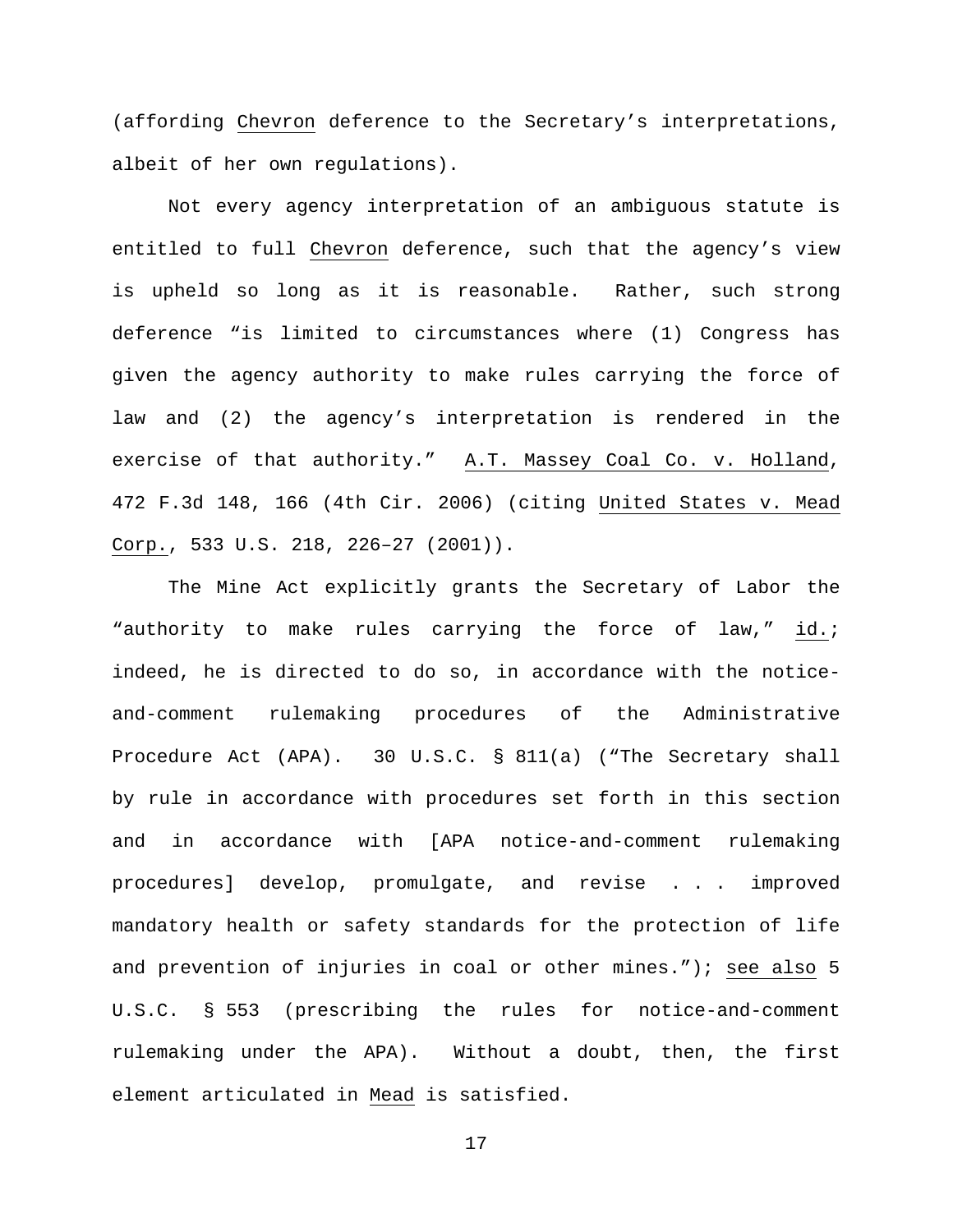In this case, however, whether Mead's second requirement is satisfied presents a more challenging issue. The agency interpretations we are asked to consider here are not the product of the Mine Act's express delegation of lawmaking authority. Rather, they are positions taken by the Secretary in the course of litigation, first before the Commission and now before this Court. Consequently, we must determine whether the Secretary's relevant positions are "rendered in the exercise" of the necessary "authority." A.T. Massey, 472 F.3d at 166.

When an agency's interpretation derives from notice-andcomment rulemaking, it will almost inevitably receive Chevron deference, since in that case, the interpretation results from "a relatively formal administrative procedure tending to foster the fairness and deliberation that should underlie a pronouncement" of law. Mead, 533 U.S. at 230. However, where an agency has interpreted a statute without aid or constraint from APA rulemaking procedures, we must look for "other circumstances" suggesting that Congress intended for an agency's reasonable interpretation to bind reviewing courts. Id. at 231. In the past, we have generally found such circumstances to exist only where there are "indicia of a legislative-type determination—i.e. those of weighing conflicting policies, considering adversarial viewpoints, [and] promulgating forward-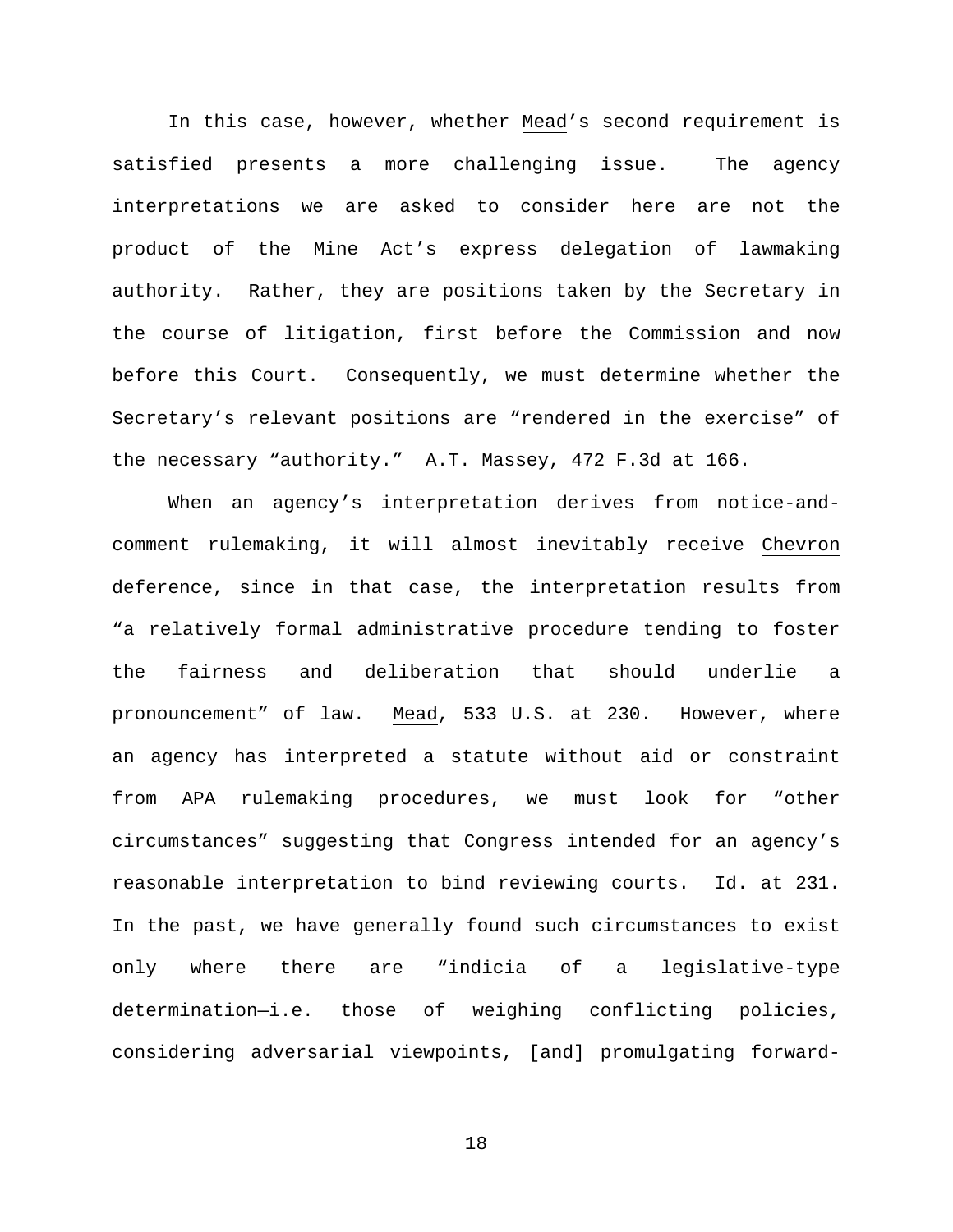looking rules of general applicability." A.T. Massey, 472 F.3d at 166.

Those "legislative-type" traits do not accurately characterize the interpretive positions the Secretary adopts in litigation. No doubt, when the Secretary conducts inspections, issues citations, and proposes civil penalties for violations, he does so pursuant to an express statutory delegation of authority, see 30 U.S.C. §§ 813, 814(a), 815(a), 820(a), and we do not question that in carrying out that enforcement role, the Secretary's decisions are informed by considerations of policy and internal consistency. Indeed, we have previously recognized that the Secretary is the authoritative policymaking entity under the Mine Act's scheme. Wamsley, 80 F.3d at 113–14. However, when the Secretary defends the issuance of a citation before a reviewing court, he does so more as prosecutor and less as legislator.

Two fundamental aspects of the Secretary's litigating positions distinguish them from the "legislative-type determinations" to which we afford Chevron deference. First, and most importantly, the Secretary's litigating positions are not binding or precedential, a factor which has been highlighted as significant, and at times dispositive, by this Court and others in declining to apply Chevron deference. See Mead, 533 U.S. at 233 (noting as significant that a tariff classification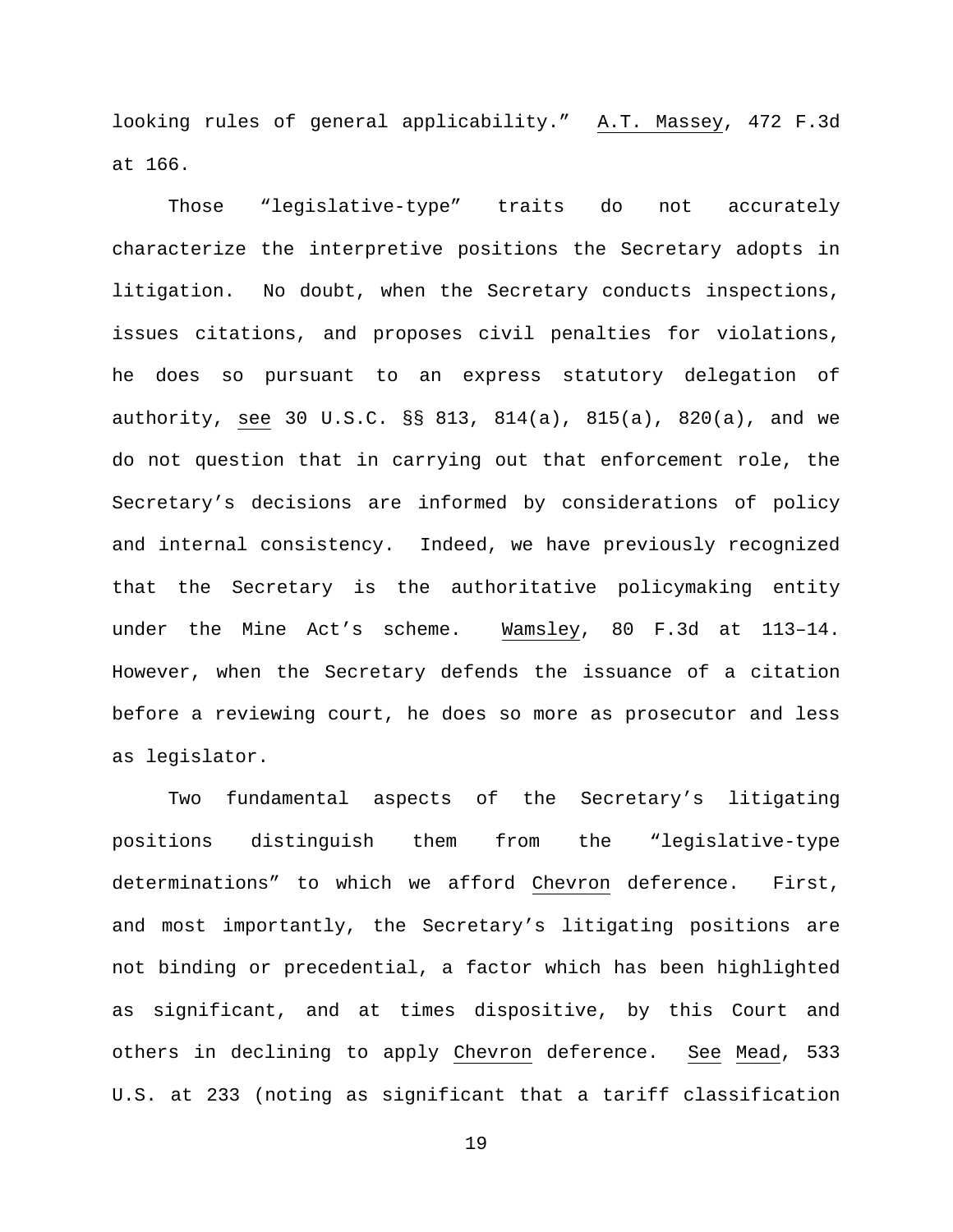determination's "binding character as a ruling stops short of third parties"); Martinez v. Holder, 740 F.3d 902, 909–10 (4th Cir. 2014) ("When issuing a single-member, nonprecedential opinion, the [Board of Immigration Appeals] is not exercising its authority to make a rule carrying the force of law, and thus the opinion is not entitled to Chevron deference."); Precon Dev. Corp. v. U.S. Army Corps of Eng'rs, 633 F.3d 278, 290 n.10 (4th Cir. 2011) (declining to apply Chevron deference to an interpretation offered "in a non-binding guidance document").

Second, unlike the rules it promulgates through the APA's notice-and-comment rulemaking procedures, the Secretary's litigating positions do not arise out of a formal procedure intended to foster the "fairness and deliberation that should underlie a pronouncement [of law]." Mead, 533 U.S. at 230. The Secretary makes enforcement choices and adopts litigating positions through an internal and discretionary process closed to public input. See Speed Mining, 528 F.3d at 317 (characterizing the Secretary's citation decisions under the Mine Act as "discretionary" and "therefore unreviewable"); Didrickson v. U.S. Dep't of Interior, 982 F.2d 1332, 1339 (9th Cir. 1992) ("[L]itigation decisions are generally committed to agency discretion by law  $\ldots$ . ...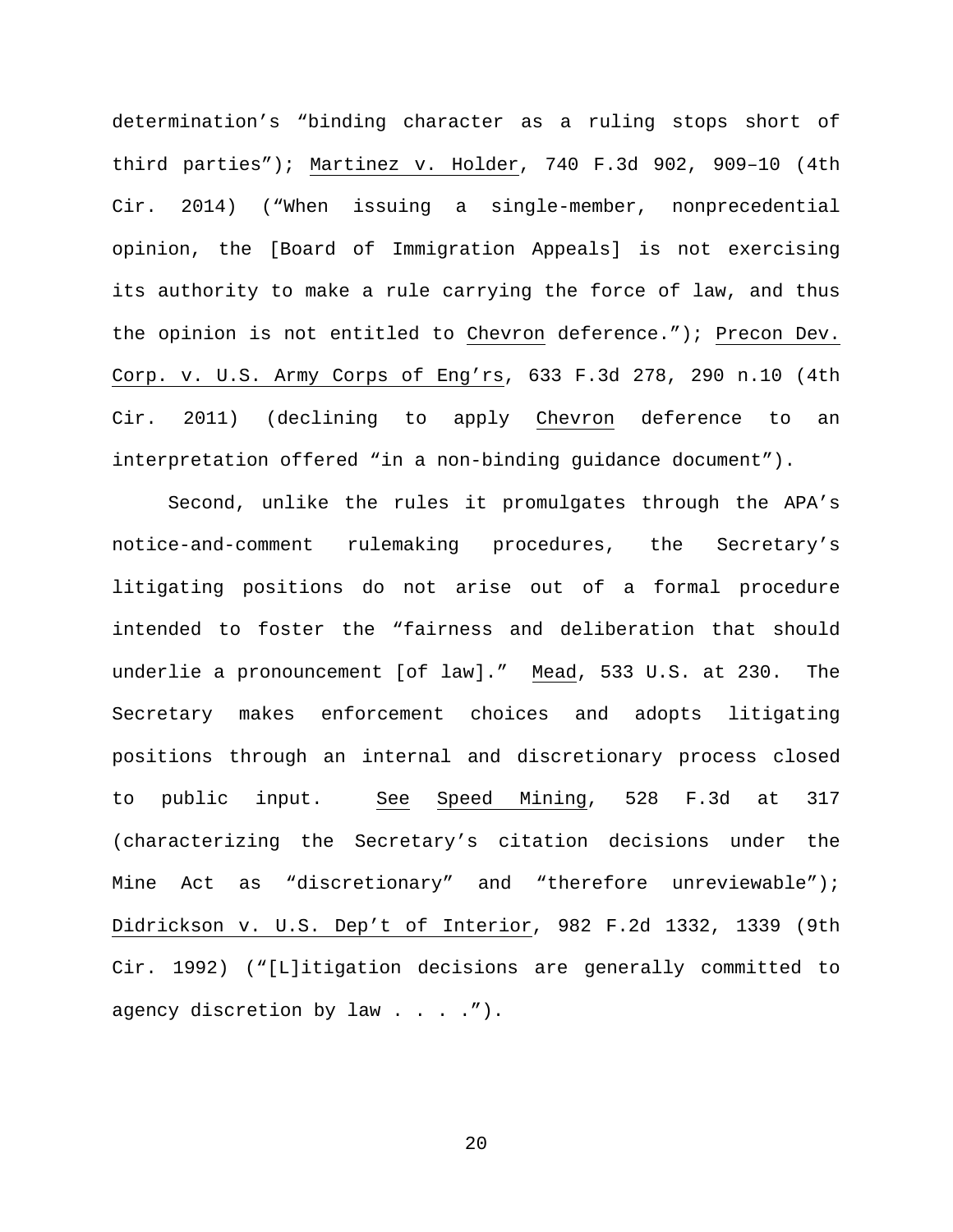For these reasons, we conclude that the Secretary's litigating positions are not entitled to Chevron deference.<sup>[7](#page-20-0)</sup> That being said, deference is still due. Keeping in mind that "developing rules and enforcing them endow the Secretary with . . . 'historical familiarity and policymaking expertise,'" Wamsley, 80 F.3d at 114 (quoting Martin, 499 U.S. at 153), the Secretary's position is owed deference to the extent it has the "power to persuade," Skidmore v. Swift & Co., 323 U.S. 134, 140 (1944). In evaluating the Secretary's interpretation, we will weigh "the thoroughness evident in its consideration, the validity of its reasoning, its consistency with earlier and later pronouncements, and all [other relevant] factors." Id.

<span id="page-20-0"></span> <sup>7</sup> This determination is consistent with Martin v. Occupational Safety & Health Review Commission, 499 U.S. 144, 152–53 (1991), which afforded deference to the Secretary's litigating positions interpreting the Occupational Safety and Health Act ("OSH Act") rather than to the Occupational Safety and Health Review Commission's adjudicative interpretations of that Act. Martin indicated that we should defer to the Secretary, but it did not specify the degree of that deference indeed, it did not cite Chevron. Id. Additionally, in Martin, the Secretary's interpretations of OSH Act regulations were at issue, and an agency's interpretations of its own regulations have consistently been afforded greater deference than its direct interpretations of the governing statute. See Auer v. Robbins, 519 U.S. 452, 461 (1997). In Wamsley, we applied Martin's guidance in the context of the Mine Act, but again nowhere specified the level of deference owed to the Secretary's interpretations. 80 F.3d at 114–15. Moreover, both cases were decided prior to Mead, which outlined the contours of Chevron deference and guides our reasoning today.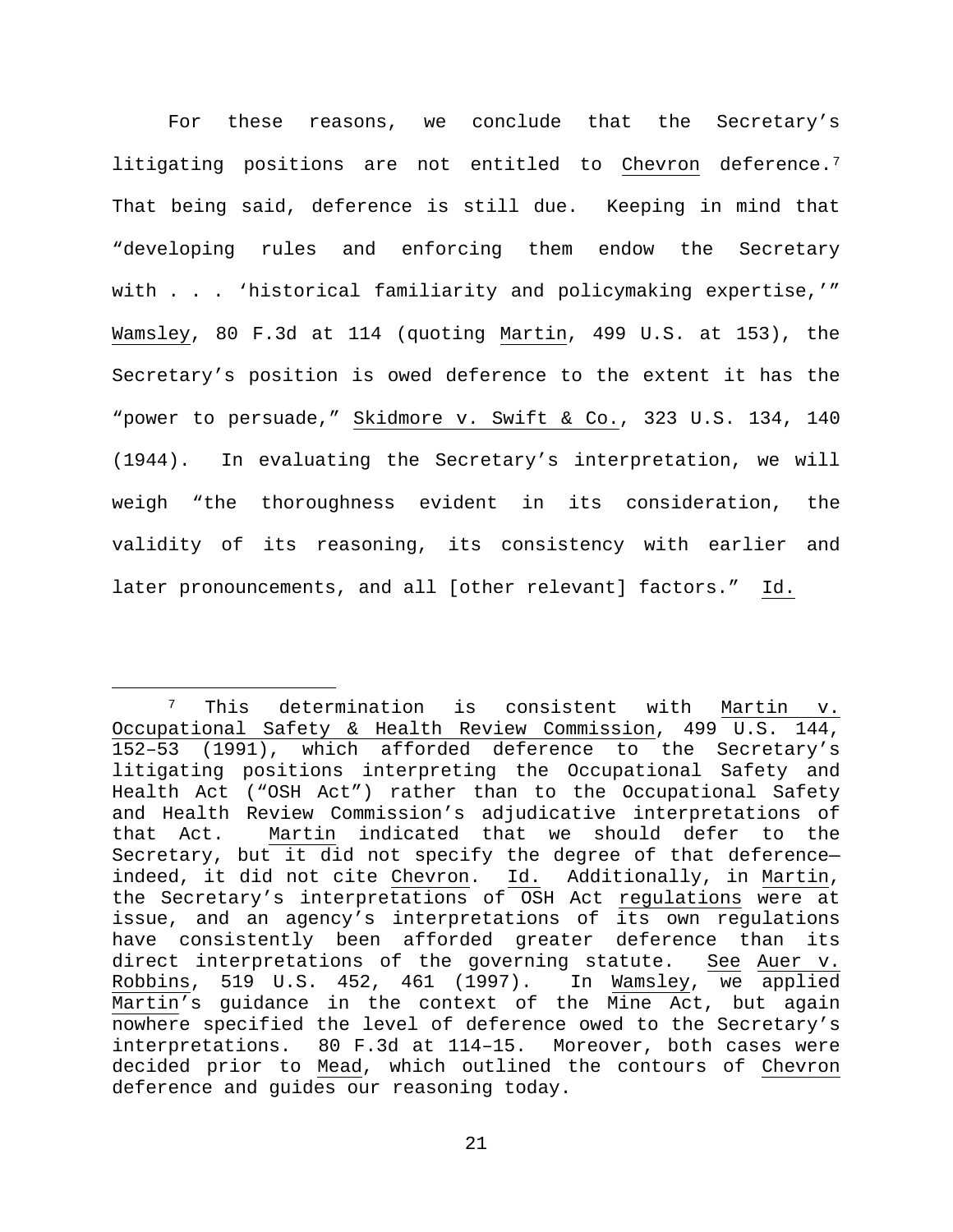The disputed standards relevant to both the permissibility and accumulations violations each implicate the Commissiondeveloped Mathies test. First articulated more than three decades ago, the test has since been consistently applied by the Commission and ALJs to determine whether a violation is S&S, and has been adopted by federal appellate courts. See, e.g., Peabody Midwest Mining, LLC v. Fed. Mine Safety & Health Review Comm'n, 762 F.3d 611, 616 (7th Cir. 2014); Buck Creek Coal, Inc. v. Fed. Mine Safety & Health Admin., 52 F.3d 133, 135 (7th Cir. 1995); Austin Power, Inc. v. Sec'y of Labor, 861 F.2d 99, 103 (5th Cir. 1988). It is therefore unsurprising that in light of the statute's ambiguity, both parties recognize the Mathies test as authoritative in resolving the issues disputed here.

Under Mathies, to establish that a violation is S&S, the Secretary must establish "(1) the underlying violation of a mandatory safety standard; (2) a discrete safety hazard—that is, a measure of danger to safety—contributed to by the violation; (3) a reasonable likelihood that the hazard contributed to will result in an injury; and (4) a reasonable likelihood that the injury in question will be of a reasonably serious nature." Mathies, 6 FMSHRC at 3–4 (footnote omitted). The parties' dispute regarding both the permissibility and accumulations

C.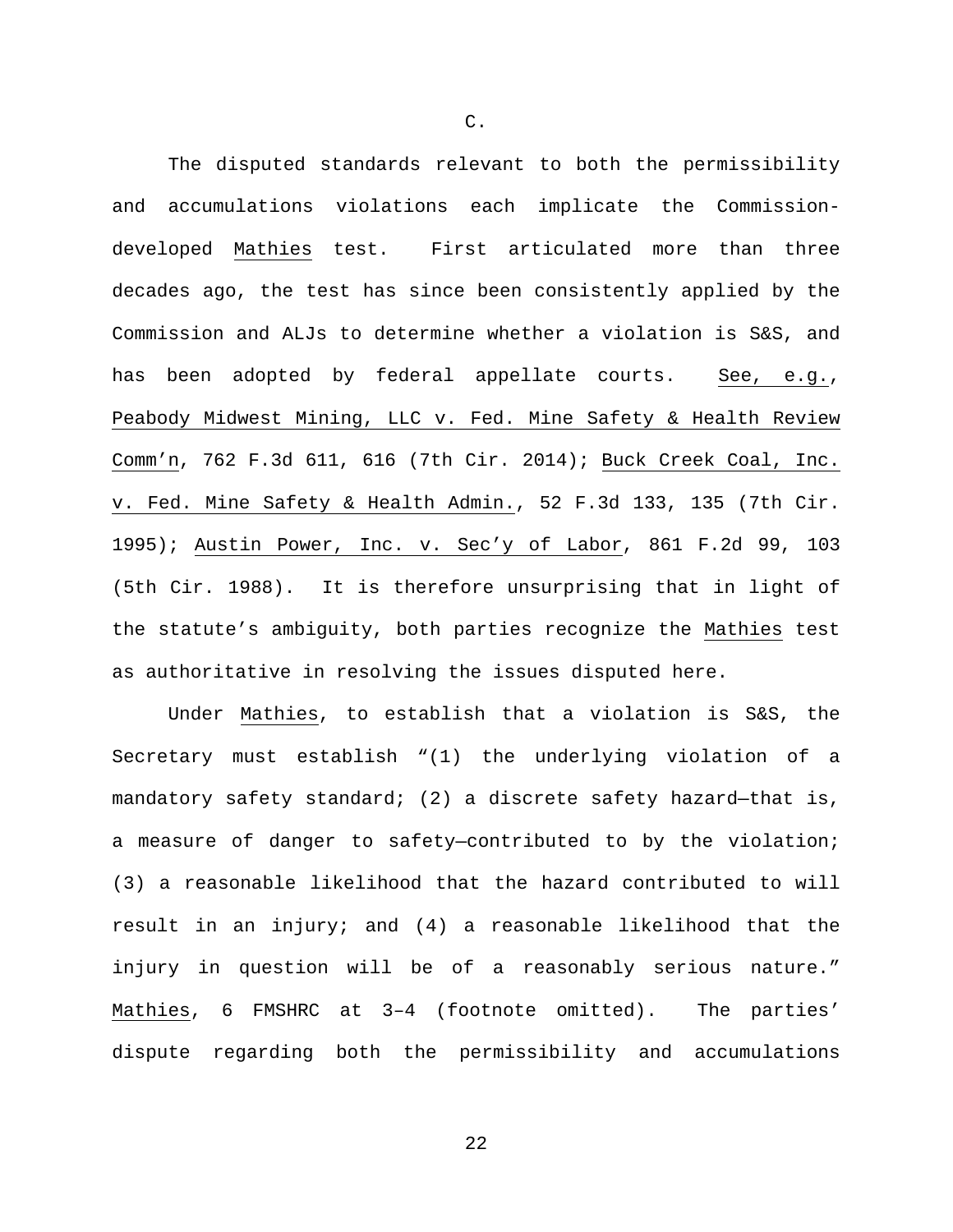violations implicates the proper interpretation of Mathies' third prong.

Regarding the permissibility violations, the Secretary argues that "the third prong of Mathies focuses on the likelihood that the hazard to which the violation contributes will cause injury, not on the likelihood of the hazard occurring." Respondents' Br. at 27 (emphasis added). Consequently, when analyzing this third prong, the existence of the relevant hazard—in this case, the ignition and escape of hot gas through an impermissibly large enclosure opening—should be assumed.

By contrast, Knox Creek argues that the Secretary has a burden under Mathies' third prong "to prove it was reasonably likely that the violations would result in a serious injury." Petitioner's Br. at 28 (emphasis added). In Knox Creek's view, in making this probability determination, all facts surrounding the cited violation are relevant, including the likelihood of other causally contributing events—such as, in this case, the likelihood of arcing and sparking. In short, the parties' dispute is whether evidence of the likelihood of the hazard is a necessary component of Mathies' third prong.

Without affording the Secretary's interpretation full Chevron deference, we find the Secretary's interpretation nevertheless persuasive, being "consisten[t] with earlier . . .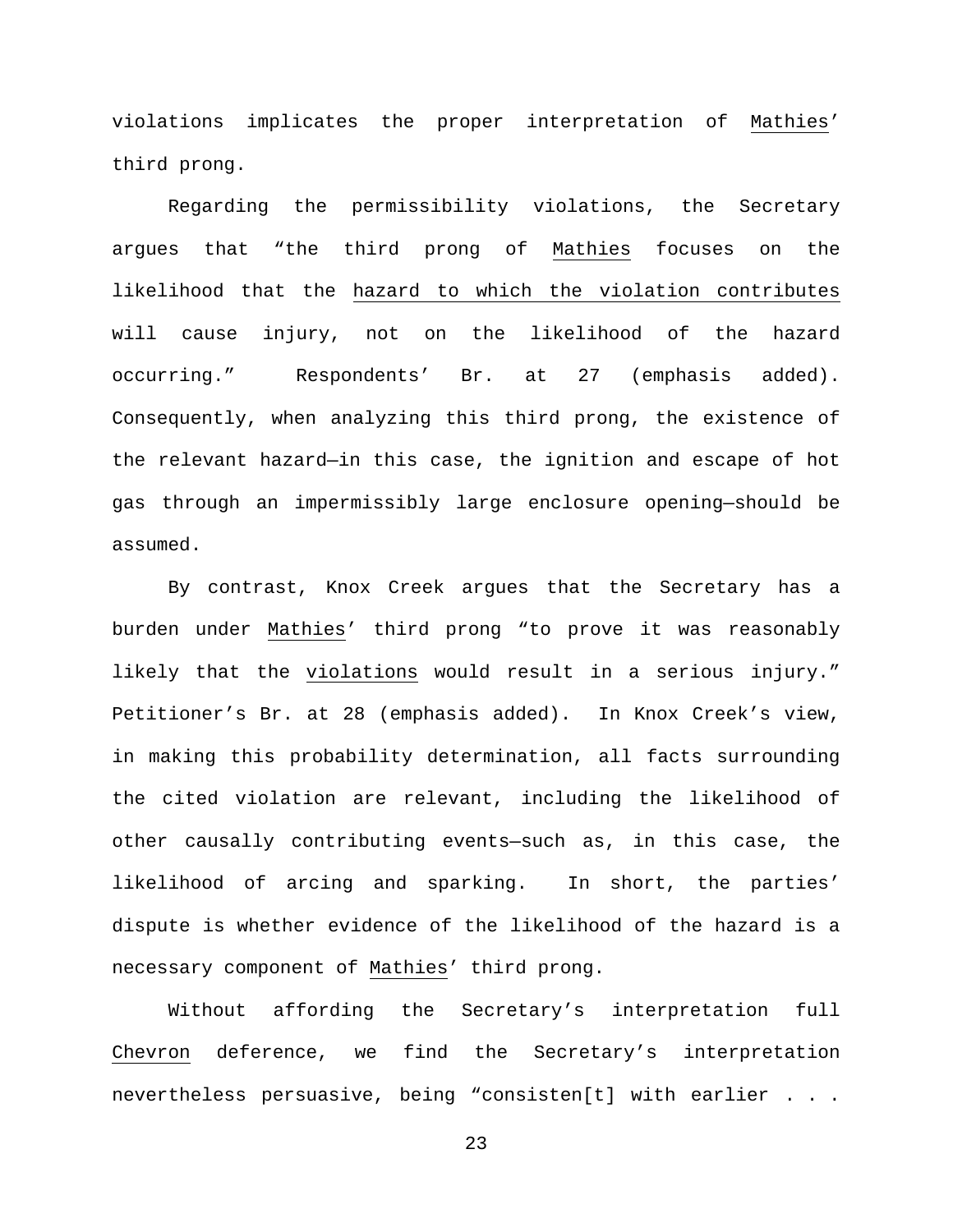pronouncements" and "thorough[]" in its reasoning. Skidmore, 323 U.S. at 140. The Secretary's position that the relevant hazard should be assumed when analyzing Mathies' third prong is consistent with Commission precedent. Indeed, as if to anticipate the very argument Knox Creek makes before us here, the Commission has previously distinguished the terms "hazard" and "violation," and has clarified that the relevant hazard may be assumed when analyzing Mathies' third prong.

In Secretary of Labor v. Musser Engineering, Inc., 32 FMSHRC 1257, 1280 (2010), the relevant violation was "the failure to have an accurate map," and the relevant hazard was "the danger of breakthrough to an adjacent mine and resulting inundation." The mine operator argued then, as Knox Creek argues now, that under Mathies' third prong, there was insufficient evidence that the violation was reasonably likely to cause injury. Id. at 1280–81. "However," the Commission clarified, "that is not the test. The test under the third element is whether there is a reasonable likelihood that the hazard contributed to by the violation . . . will cause injury. The Secretary need not prove a reasonable likelihood that the violation itself will cause injury, as [the operator] argues." Id. at 1281 (emphasis added). In finding that the Secretary had indeed satisfied Mathies' third prong, the Commission went on to assume the existence of the relevant hazard, i.e., breakthrough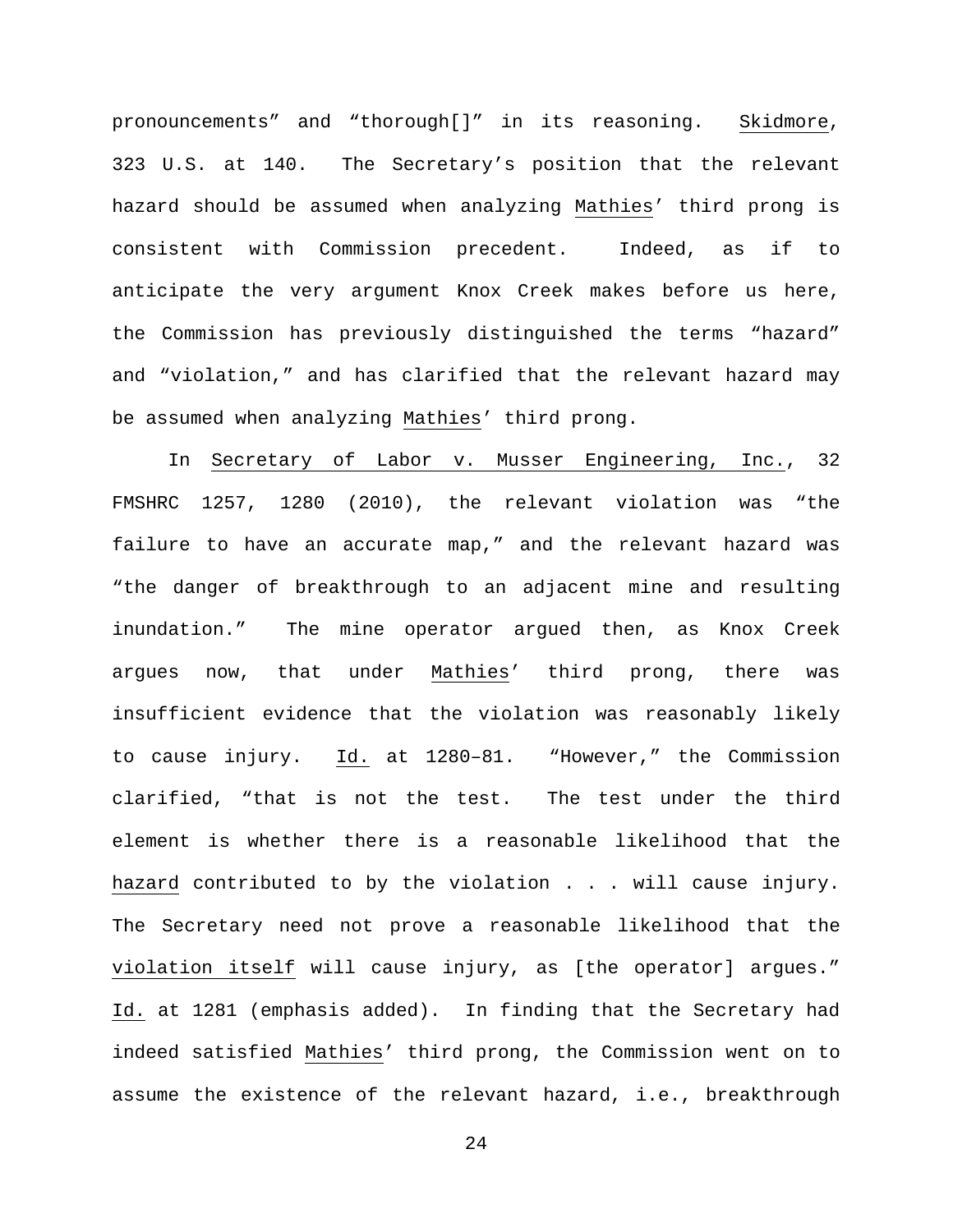and inundation, and to consider only "evidence regarding the likelihood of injury as a result of the hazard," such as the perils of drowning, hypothermia, and suffocation. Id.

Every federal appellate court to have applied Mathies has also assumed the existence of the relevant hazard when analyzing the test's third prong. See Peabody Midwest, 762 F.3d at 616 ("[T]he question [presented by Mathies' third prong] is not whether it is likely that the hazard . . . would have occurred; instead, the ALJ had to determine only whether, if the hazard occurred (regardless of the likelihood), it was reasonably likely that a reasonably serious injury would result."); Buck Creek, 52 F.3d at 135 (accepting as sufficient for satisfying Mathies' third prong the ALJ's finding "that in the event of a fire [i.e., the relevant hazard], smoke and gas inhalation by miners in the area would cause a reasonably serious injury requiring medical attention" (emphasis added)); Austin Power, 861 F.2d at 103–04 (finding Mathies' third prong satisfied where a workplace fall, i.e., the relevant hazard, was from a height of thirty-six feet and so "would almost certainly result in serious injury," without requiring evidence that a fall itself was likely); cf. Cumberland Coal Res., LP v. Fed. Mine Safety & Health Review Comm'n, 717 F.3d 1020, 1025–27 (D.C. Cir. 2013) (accepting the Secretary's interpretation that the Mathies test allows the decisionmaker to assume the existence of an emergency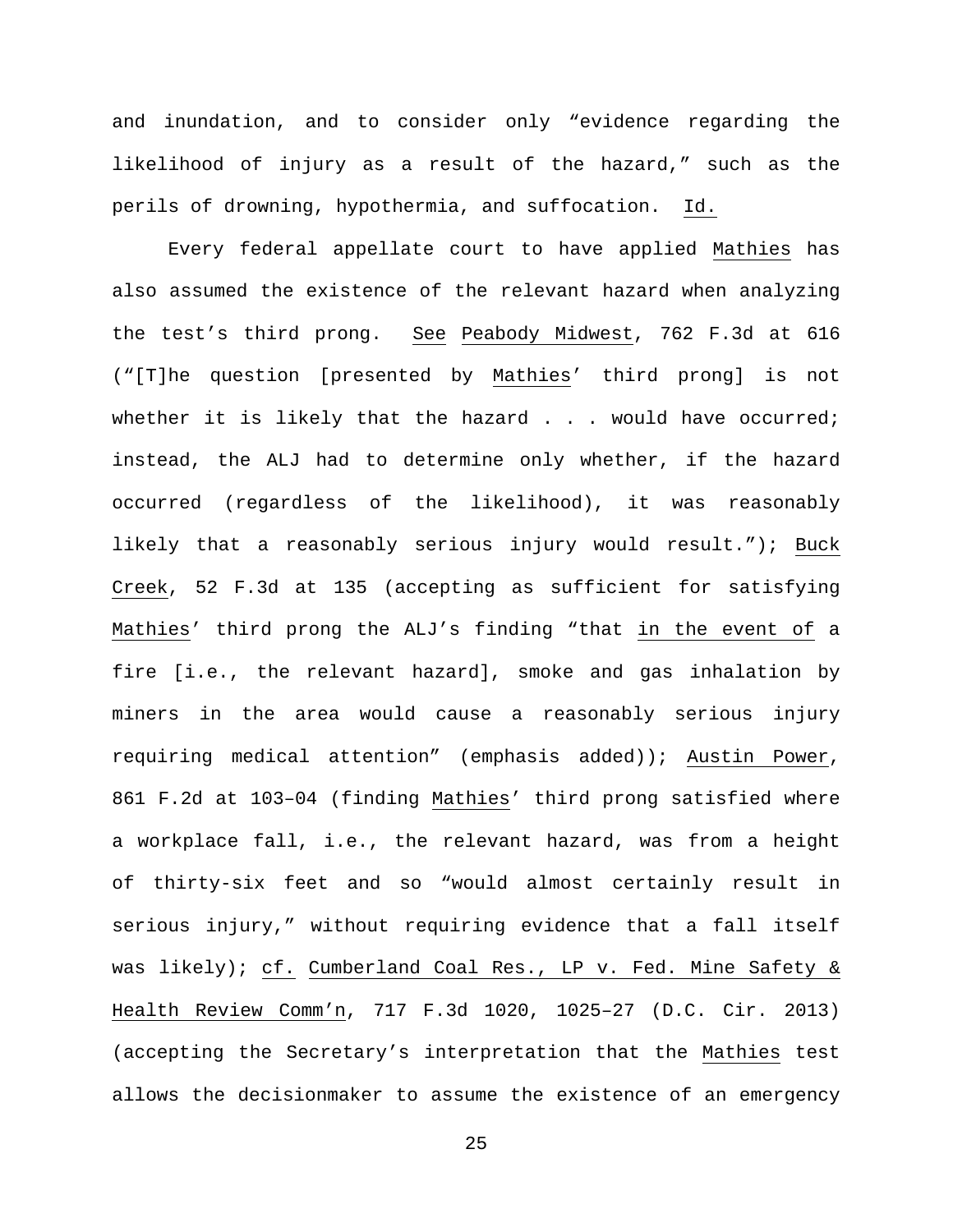when evaluating whether the violation of an emergency safety standard is S&S).

Given the language and structure of the Mathies test taken as a whole, this approach makes sense. In its first key opinion interpreting the statute's S&S provision, 30 U.S.C. § 814(d)(1), the Commission identified two sensible considerations— "likelihood and gravity"—that rendered a violation S&S. Sec'y of Labor v. Nat'l Gypsum Co., 3 FMSHRC 822, 828 (1981). In short, the Commission reasoned that a violation should be considered S&S when it is reasonably likely to result in serious harm. See id. The later-developed Mathies test, at its core, also reflects a dual concern for both likelihood and gravity. In our view, the second prong of the test, which requires the showing of a "discrete safety hazard—that is, a measure of danger to safety—contributed to by the violation," Mathies, 6 FMSHRC at 3, primarily accounts for the Commission's concern with the likelihood that a given violation may cause harm. This follows because, for a violation to contribute to a discrete safety hazard, it must be at least somewhat likely to result in harm.

By contrast, we think that Mathies' third and fourth prongs, which the Commission expected would "often be combined in a single showing," Mathies, 6 FMSHRC at 4, are primarily concerned with gravity—the seriousness of the expected harm. To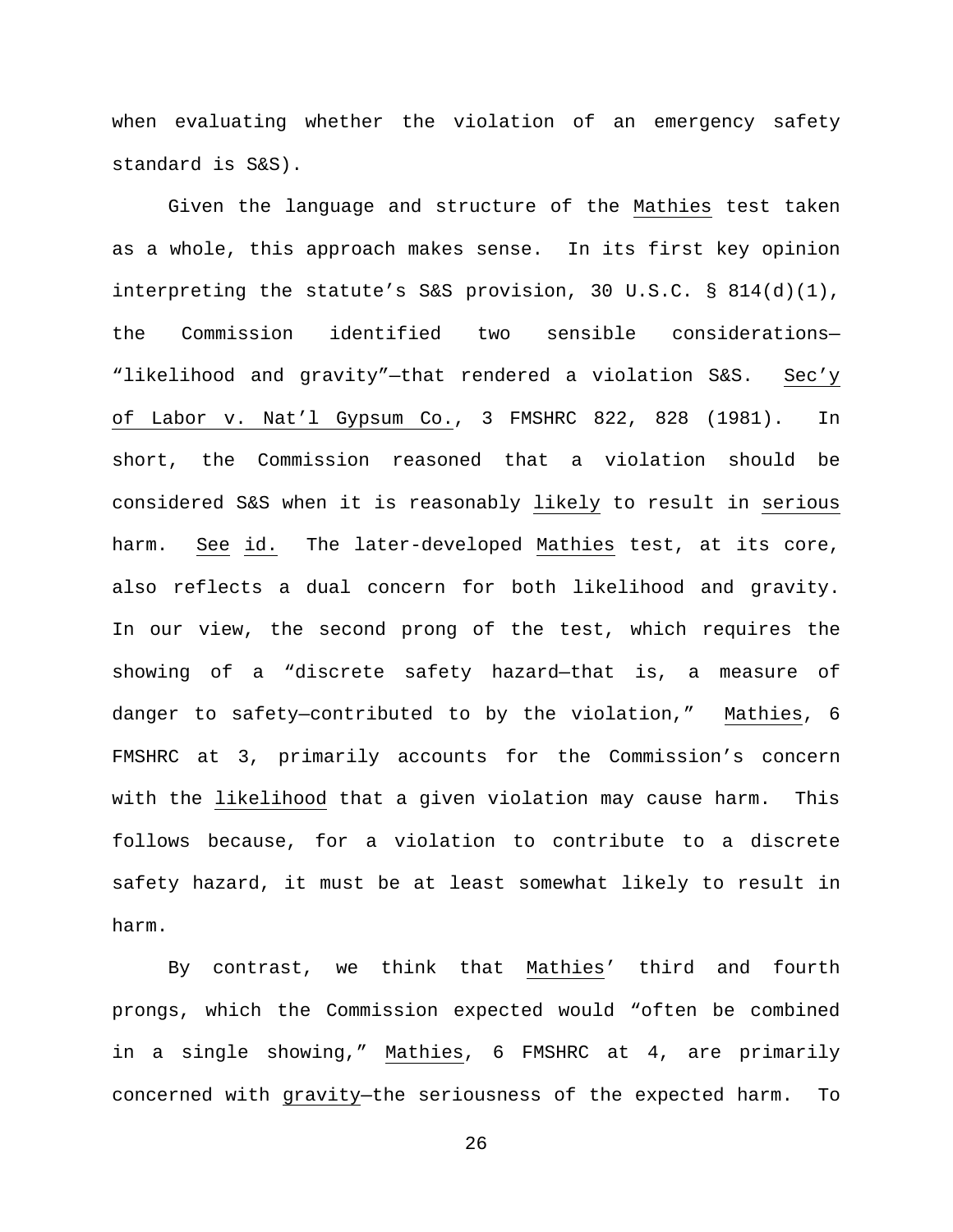the extent that the third and fourth prongs are concerned with likelihood at all, they are concerned—by their very terms—with the likelihood that the relevant hazard will result in serious injury. Id. at 3–4. Requiring a showing at prong three that the violation itself is likely to result in harm would make prong two superfluous.

Assuming the existence of the relevant hazard at prong three is also justified by policy considerations. Under Knox Creek's interpretation of Mathies, compliance with some mandatory safety standards could preclude an S&S finding for the violation of an entirely separate mandatory safety standard. For instance, in this case, Knox Creek suggests that the insulation surrounding its electrical wiring should be considered as relevant evidence cutting against an S&S finding with respect to each of the permissibility violations. But as the Secretary points out, "[i]f mine operators could avoid S&S liability—which is the primary sanction they fear under the Mine Act—by complying with redundant safety standards, operators could pick and choose the standards with which they wished to comply." Respondents' Br. at 37. Such a policy would make such standards "mandatory" in name only. It is therefore unsurprising that other appellate courts have concluded that "[b]ecause redundant safety measures have nothing to do with the violation, they are irrelevant to the [S&S] inquiry."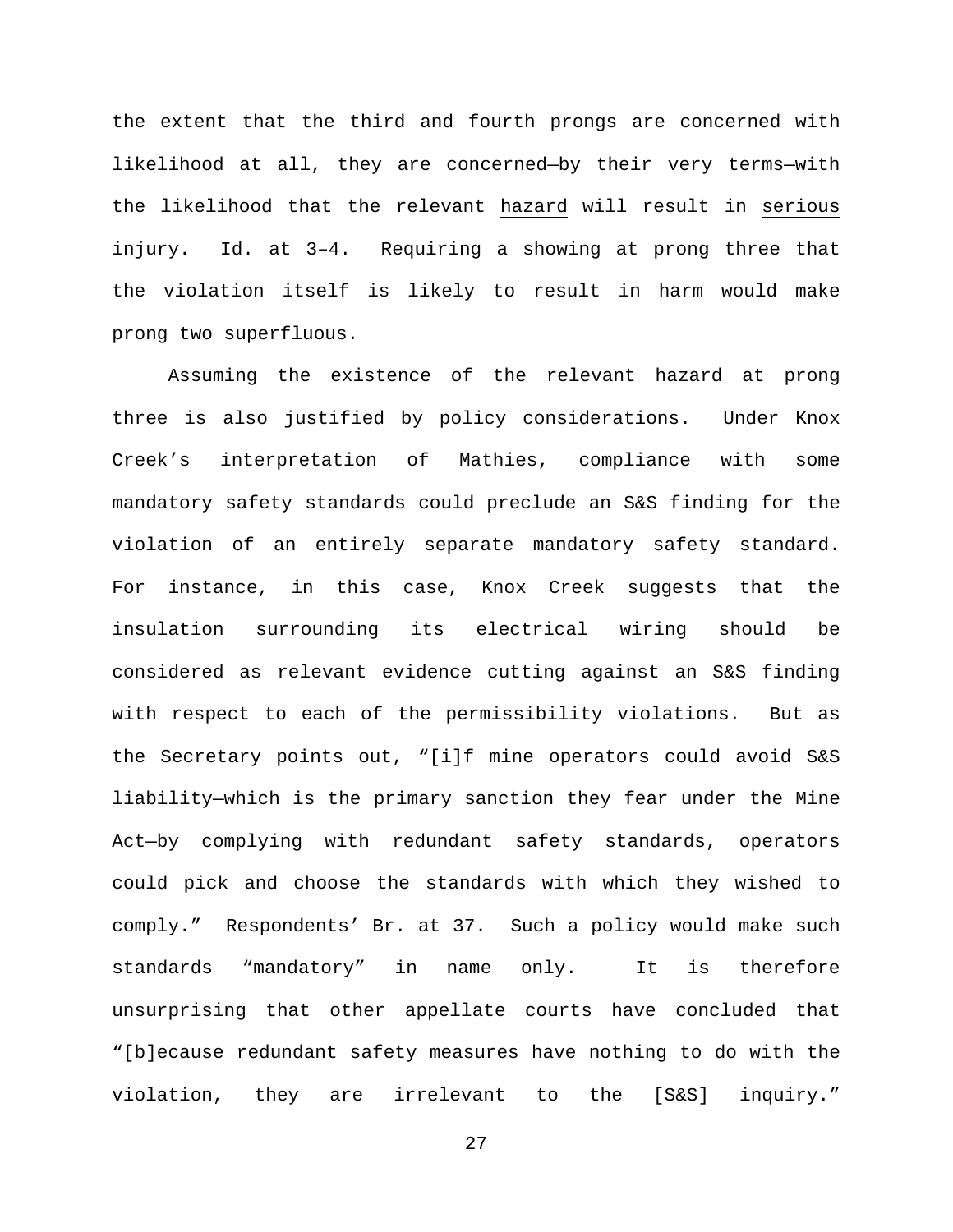Cumberland Coal, 717 F.3d at 1029; see also Buck Creek, 52 F.3d at 136.

Finally, the purpose and legislative history of the Mine Act support the Secretary's interpretation. The Federal Coal Mine Health and Safety Act of 1969 ("Coal Act"), which was incorporated in full into the Mine Act, declared that the mining industry's "first priority and concern . . . must be the health and safety of its most precious resource—the miner." Pub. L. No. 91-173, § 2(a), 83 Stat. 742, 742–43 (codified at 30 U.S.C. § 801(a)). More specifically, the Coal Act tightened permissibility requirements in light of a spate of methane explosions, some of which may have been triggered by relatively minor ignition sources. See S. Rep. No. 91-411, at 26–31 (1969). Additionally, the legislative history of the Mine Act suggests that Congress did not intend for the S&S determination to be a particularly burdensome threshold for the Secretary to meet. See Consolidation Coal Co. v. Fed. Mine Safety & Health Review Comm'n, 824 F.2d 1071, 1085 (D.C. Cir. 1987) (concluding that the legislative history of the Mine Act "suggests that Congress intended all except 'technical violations' of mandatory standards to be considered significant and substantial").

In short, we find that the Secretary's interpretation is persuasive and consistent with both Commission precedent and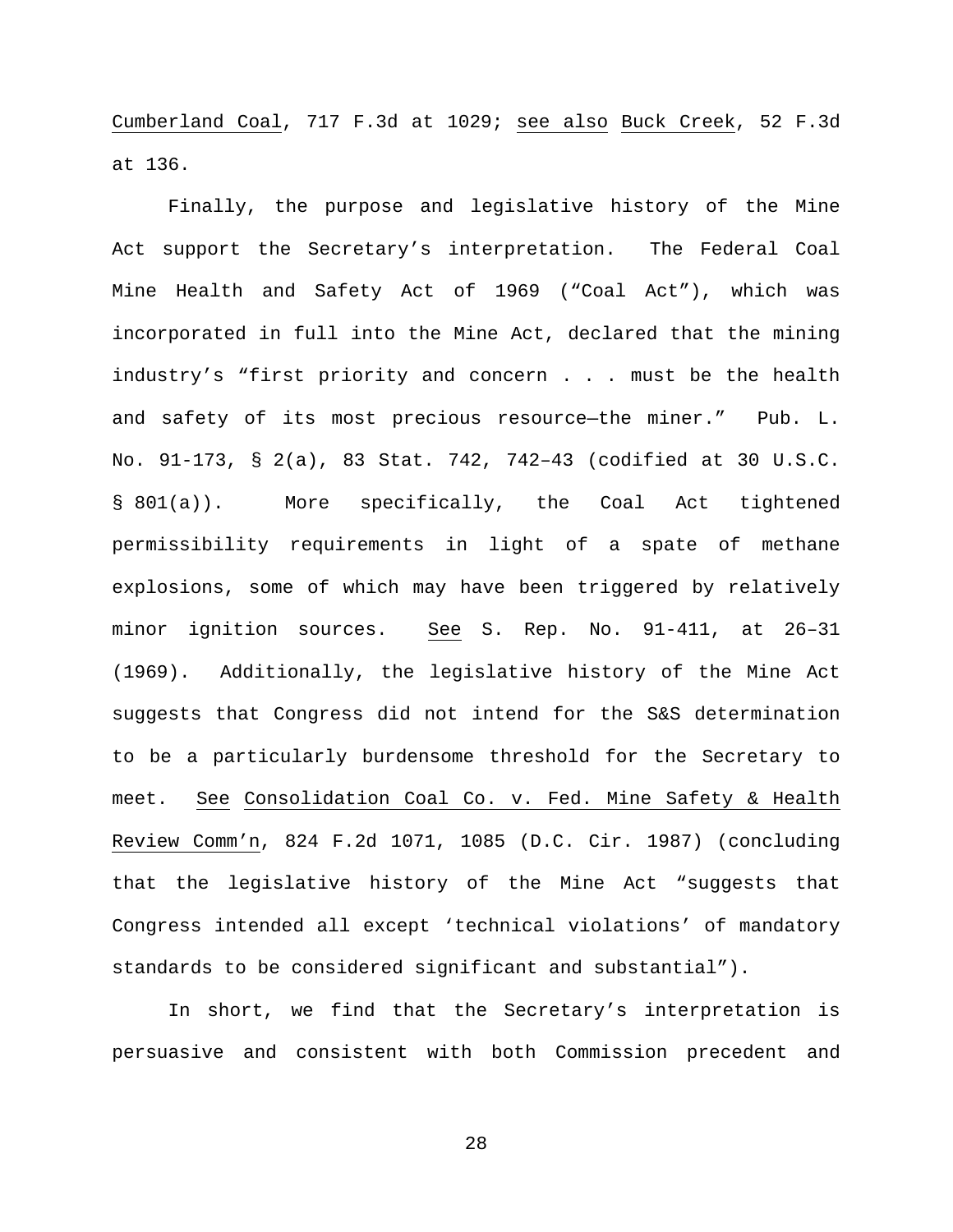legislative intent. None of Knox Creek's arguments persuades us otherwise.

Knox Creek attempts, for example, to paint a doomsday picture, arguing that the Secretary's interpretation will result in designating every permissibility violation S&S, or that it will result in effectively changing Mathies' "reasonable likelihood" of occurrence to a simple "could occur." Petitioner's Reply Br. at 10. These arguments are ill-founded, for two reasons.

First, even under the Secretary's interpretation, the third Mathies prong still requires evidence that the hazard is reasonably likely to result in an injury-producing event, which in this case means evidence that the escape of hot gas from an enclosure will trigger an explosion in the mine atmosphere. That evidence will not be available where the mine's atmosphere does not contain explosive concentrations of methane.

Second, as we discussed above, the second prong of Mathies requires proof that the violation in question contributes to a "discrete safety hazard," which implicitly requires a showing that the violation is at least somewhat likely to result in harm. See Sec'y of Labor v. Black Beauty Coal Co., 34 FMSHRC 1733, 1741 n.12 (2012) ("[I]f the roadway here had lacked berms for only a short distance [thereby making the hazard of a vehicle falling off the edge less likely], or if the violation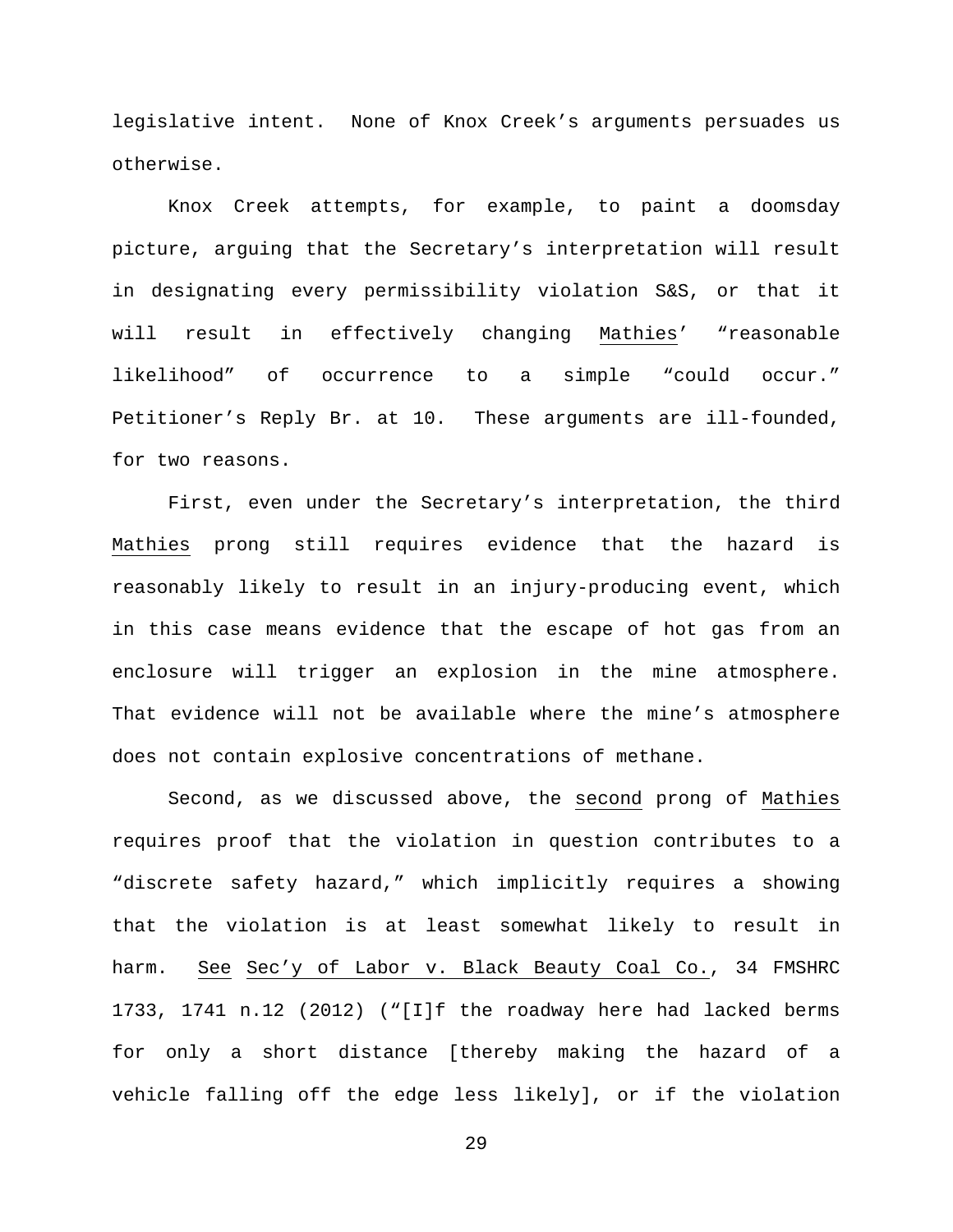had been otherwise insignificant, the trier-of-fact could have found that the violation did not contribute to a discrete safety hazard, and hence that the Secretary had failed in her proof under the second element of Mathies."), aff'd sub nom. Peabody Midwest Mining, LLC v. Fed. Mine Safety & Health Review Comm'n, 762 F.3d 611 (7th Cir. 2014); Sec'y of Labor v. Cumberland Coal Res., LP, 33 FMSHRC 2357, 2368 (2011) (similarly considering evidence that the violation, under the particular circumstances, was likely to contribute to the relevant hazard under Mathies' second prong), aff'd sub nom. Cumberland Coal Res., LP v. Fed. Mine Safety & Health Review Comm'n, 717 F.3d 1020 (D.C. Cir. 2013); Sec'y of Labor v. E. Associated Coal Corp., 13 FMSHRC 178, 183 (1991) (same); Utah Power & Light Co. v. Sec'y of Labor, 12 FMSHRC 965, 970 (1990) (same).

Nonetheless, despite the numerous Commission decisions considered above, Knox Creek argues that the Secretary's approach is inconsistent with Commission precedent, focusing on two cases. In the first, Secretary of Labor v. Texasgulf Inc., 10 FMSHRC 498, 501 (1988), the Commission required that a permissibility violation's S&S determination "be based on the particular facts surrounding the violation," which Knox Creek argues is inconsistent with the Secretary's method of assuming the hazard at prong three. As the above discussion should make clear, however, the Secretary's approach still allows plenty of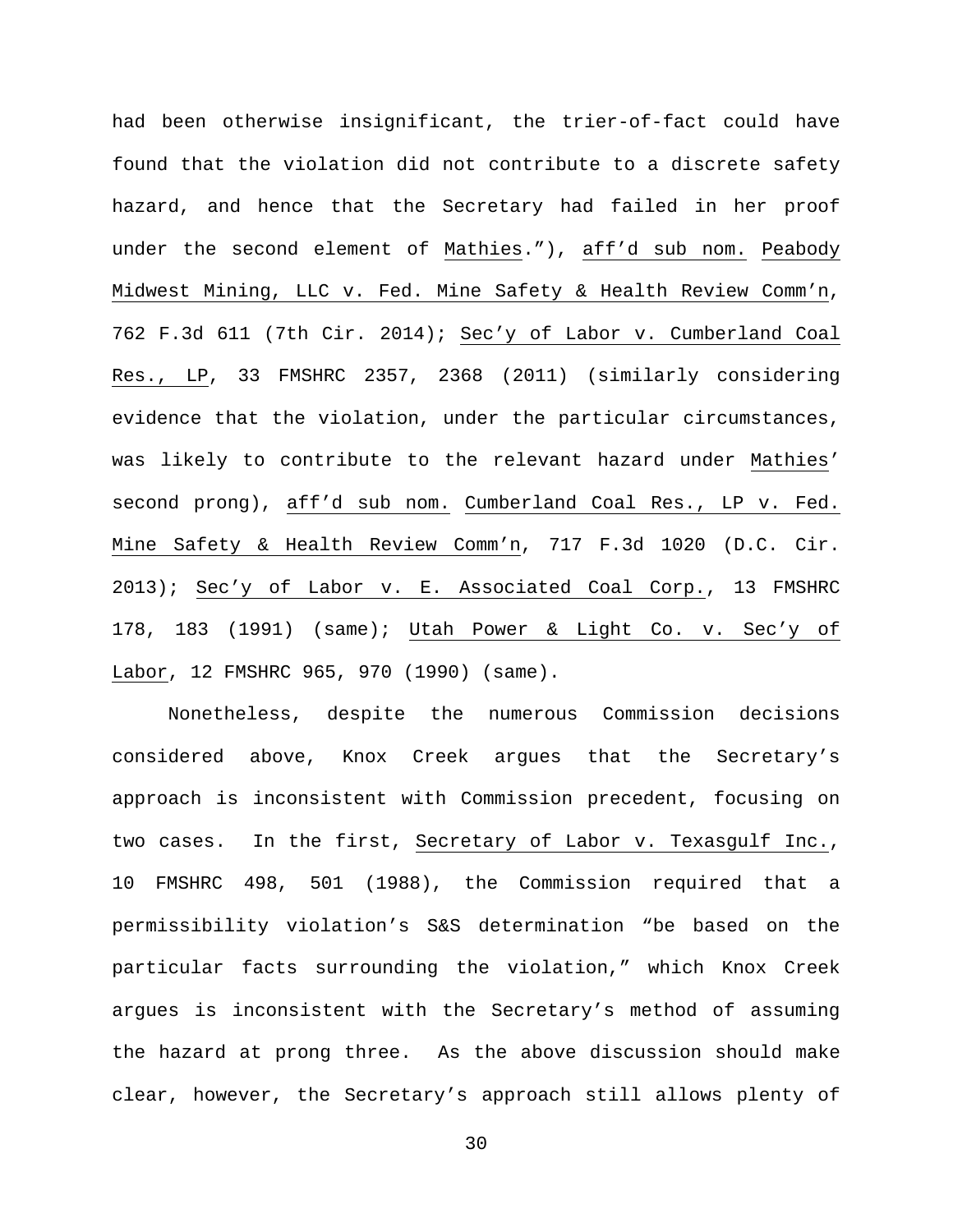room for a fact-intensive S&S analysis, both under prong two, where the Secretary must establish that the violation contributes to a discrete safety hazard, and within prongs three and four, where evidence is still necessary to establish that the hazard is reasonably likely to result in a serious injury.

Moreover, the Commission expressly distinguished this case from Texasgulf on the grounds that, whereas the Tiller Mine was classified as "gassy," with high concentrations of methane in its atmosphere, "[t]he mine in Texasgulf contained only miniscule amounts of methane and had never had a methane ignition or explosion." Knox Creek, 36 FMSHRC at 1133 n.11. When the Commission in Texasgulf required the consideration of a "confluence of factors" in making an S&S determination, it was specifically concerned with whether there was "a sufficient amount of methane in the atmosphere surrounding the impermissible gaps and ignition sources." Texasgulf, 10 FMSHRC at 501. Texasgulf is silent as to whether the Secretary must present evidence that the hazard itself is reasonably likely at prong three.

More persuasively, Knox Creek cites Secretary of Labor v. Zeigler Coal Co., 15 FMSHRC 949, 953 (1993), which involved a noncompliant power connection whose related hazard was "an ignition that could result in an explosion." The Commission specified that in satisfying Mathies' third prong, a "reasonable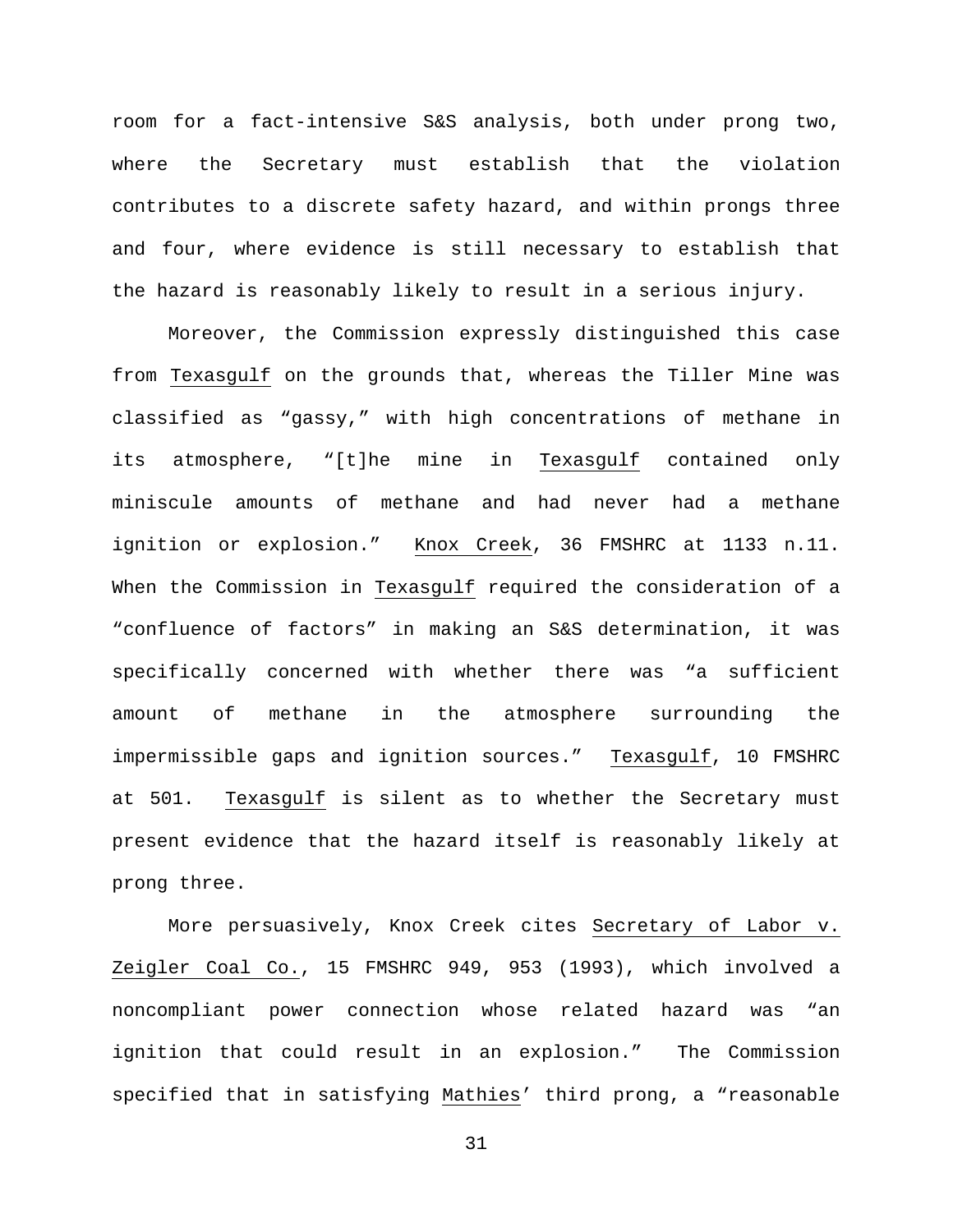likelihood of an ignition is [a] necessary precondition to the reasonable likelihood of an injury." Id. Zeigler Coal does appear to support Knox Creek's position that evidence of the likelihood of the hazard is relevant at prong three. However, that position is flatly contradicted by more recent Commission precedent, Musser, 32 FMSHRC at 1281, by the unanimous voice of federal appellate courts, see Peabody Midwest, 762 F.3d at 616; Cumberland Coal, 717 F.3d at 1025–27; Buck Creek, 52 F.3d at 135; Austin Power, 861 F.2d at 103–04, and by the various considerations outlined above. Accordingly, the scales still tip decidedly in the Secretary's favor.

In sum, we accept the Secretary's interpretation that the relevant hazard should be assumed when analyzing Mathies' third prong. This interpretation has the necessary "power to persuade": it is not only consistent with Commission and appellate court precedent applying Mathies, but also well supported by the Mine Act's history and purpose.

Applying this legal standard to the three permissibility citations, we have little trouble concluding that the Commission's S&S determinations were supported by substantial evidence. Neither party disputes the Commission's characterization of the relevant hazard as the escape of ignited gas into the mine atmosphere through the impermissibly sealed enclosure. The dispositive question, then, is whether there was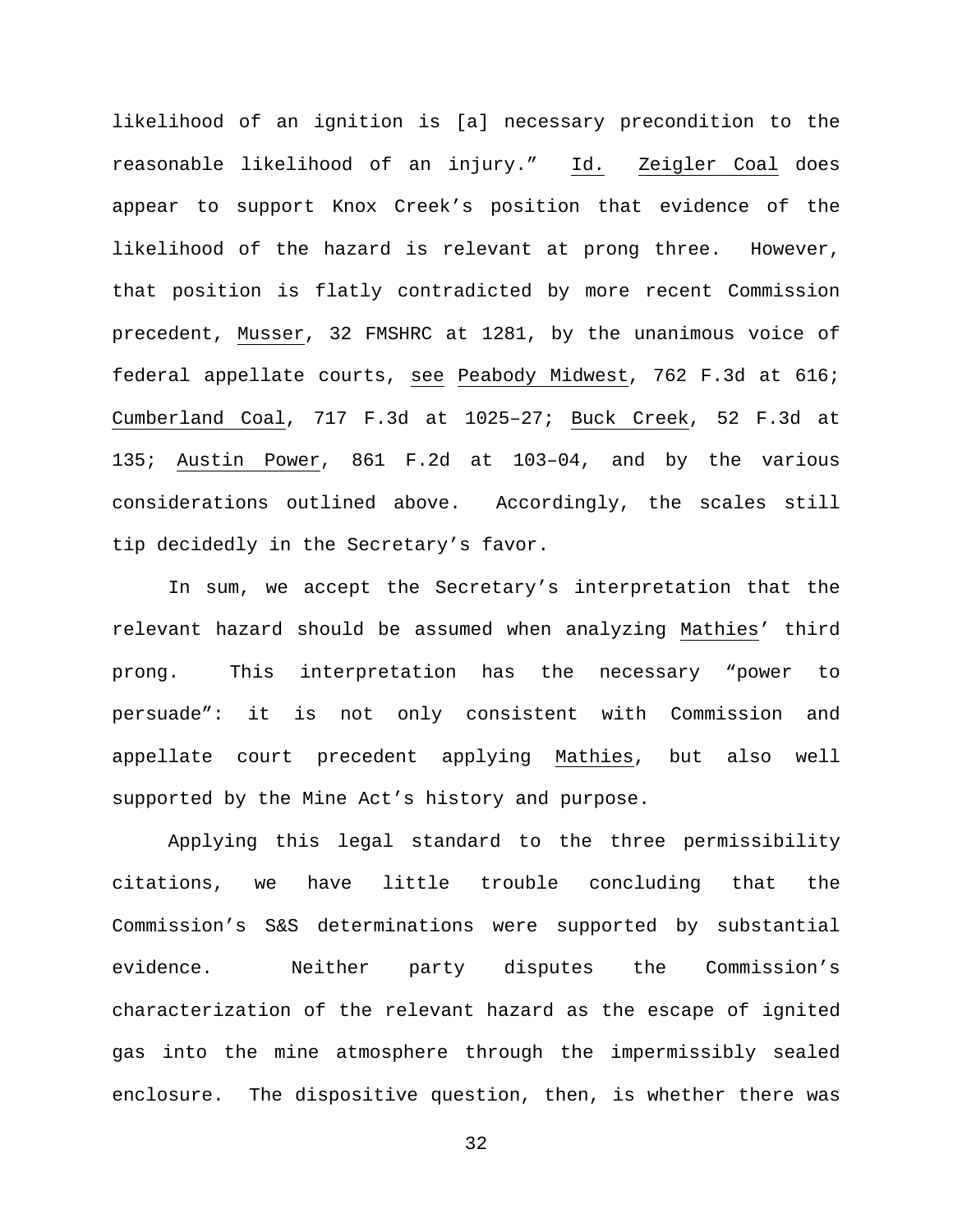substantial evidence to support the Commission's conclusion that this hazard was reasonably likely to cause injury. Quite clearly, there was.

Both parties stipulated before the ALJ that the Tiller Mine is a "gassy" mine, "liberat[ing] more than 500,000 cubic feet of methane or other explosive gases during a 24-hour period, and thus . . . subject to . . . 10-day spot inspections." J.A. 316. Consequently, the ALJ found that, with respect to the facts surrounding each violation, an accumulation of methane at explosive concentrations was reasonably likely, and that a resulting explosion was reasonably likely to cause serious injuries to miners. Knox Creek did not even argue before the Commission that these findings were unsupported by substantial evidence. For each of the permissibility violations, we thus find Mathies' third prong satisfied, and the Commission's S&S determinations proper.

#### D.

The parties' dispute with respect to the accumulations violation also relates to Mathies' third prong. The Secretary argues that "a mine operator's intent to abate [a violation should] not mitigate an otherwise S&S violation," i.e., by rendering a resultant injury not reasonably likely. Respondents' Br. at 52. According to the Secretary, although S&S liability may be mitigated where a violation is being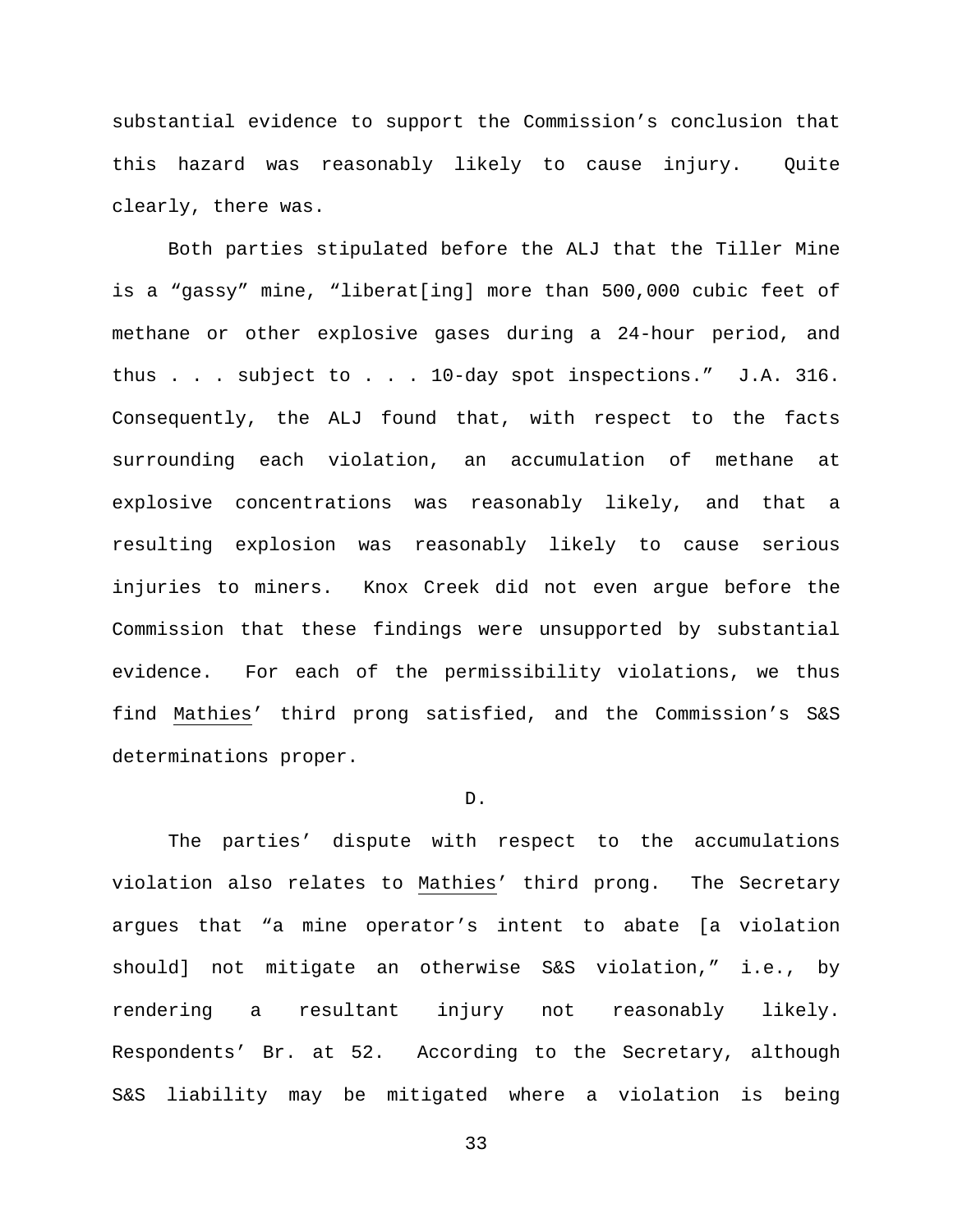actively abated, that can only be the case where the mine operator "has ordered the relevant equipment or areas to be shut down and has already begun active repairs." Id. Knox Creek counters that the Secretary's proposed standard is inconsistent with Texasgulf's requirement that ALJs examine a "confluence of factors" surrounding a violation in order to resolve Mathies' third prong. Texasgulf, 10 FMSHRC at 501.

Once more, however, we find the Secretary's interpretation persuasive. For over thirty years, the Commission has held that an S&S determination ought to be "made at the time the citation is issued (without any assumptions as to abatement)." Sec'y of Labor v. U.S. Steel Mining Co., 6 FMSHRC 1573, 1574 (1984) (emphasis added); see also Sec'y of Labor v. McCoy Elkhorn Coal Corp., 36 FMSHRC 1987, 1991 (2014) (rejecting the argument that an S&S finding was erroneous "because [the mine operator] was in the process of cleaning the accumulations when the inspector arrived"); Sec'y of Labor v. Gatliff Coal Co., 14 FMSHRC 1982, 1986 (1992) (finding that the ALJ erred in "inferring that the violative condition would cease" in the course of normal mining operations). It is true that the Commission has applied a "confluence of factors" approach to S&S determinations. However, this approach does not prevent the Commission from providing further clarification as to what factors ought to be evaluated, and how. That is all the Commission did here.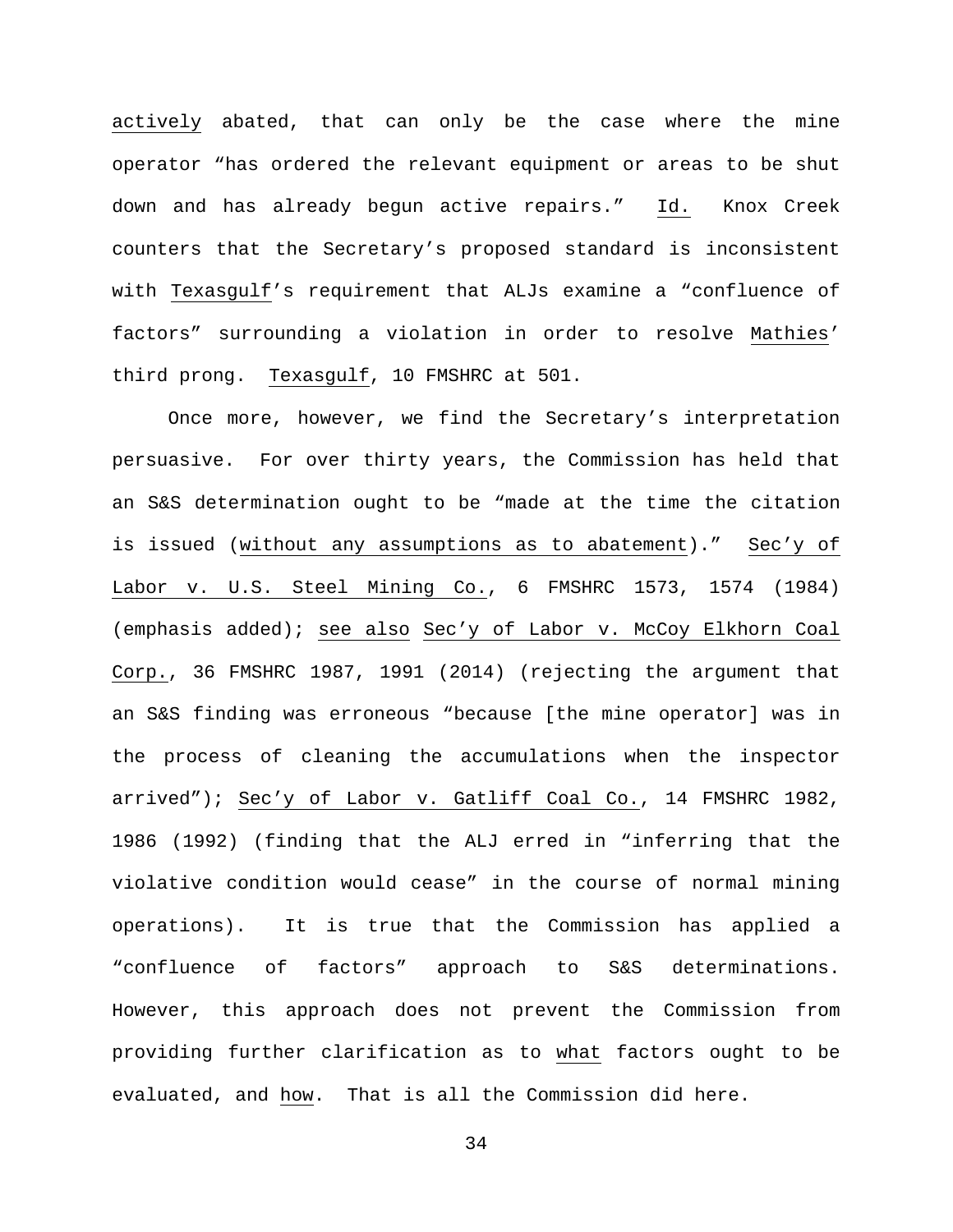The Secretary's interpretation makes sense. First, planned but not-yet-begun abatement efforts do not actually reduce the risk of harm to miners posed by the relevant violation, as that risk is properly evaluated at the time of citation. That is illustrated by the facts here, where miners were scheduled to begin mining within thirty minutes of when the citation was issued, but the accumulations were not actually abated until nearly an hour later.

Second, if evidence that abatement efforts are merely intended could mitigate an S&S determination, mine operators might have incentives to "plan" more abatement measures than they have the actual capacity to perform. Even assuming goodfaith intentions to abate on the part of mine operators, however, plans are inherently less reliable than deeds, and it is therefore reasonable for the Secretary and Commission to discount evidence of the former. See Sec'y of Labor v. Eagle Nest, Inc., 14 FMSHRC 1119, 1123 (1992) (rejecting the argument that a mine operator may assume that miners will behave cautiously in order to mitigate an S&S finding); Sec'y of Labor v. U.S. Steel Mining Co., 6 FMSHRC 1834, 1838 n.4 (1984) (noting the "inherent vagaries of human behavior").

Finally, the Mine Act's history and purpose support the Secretary's interpretation. As we have previously mentioned, the statute's chief concern is with the health and safety of the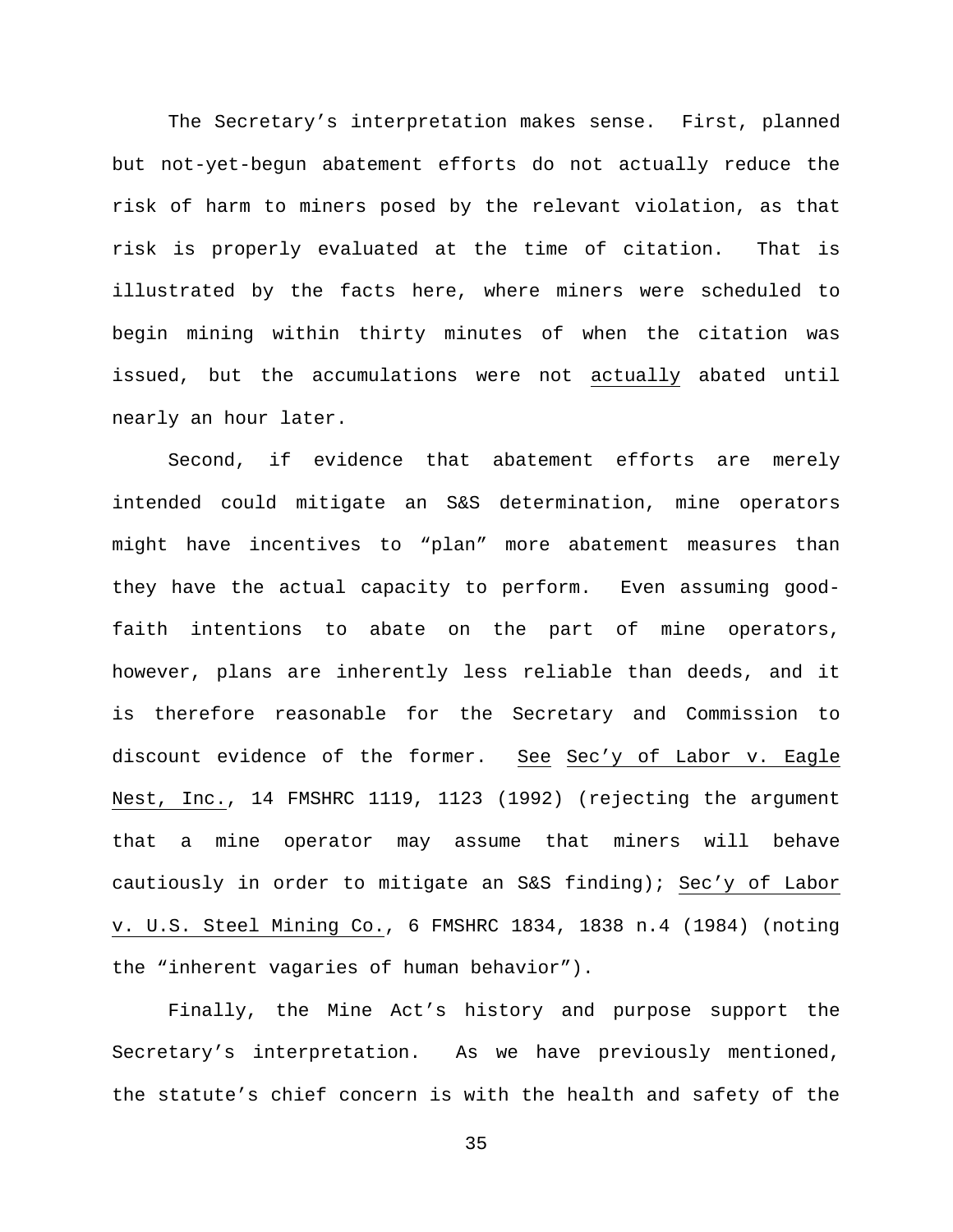miner, 30 U.S.C. § 801(a), and it is for this reason that mine operators face strict liability for mandatory safety standard violations under the Act. See Freeman United Coal Mining Co. v. Fed. Mine Safety & Health Review Comm'n, 108 F.3d 358, 360 (D.C. Cir. 1997) (citing 30 U.S.C. § 820(a)). Further, the accumulations "standard was directed at preventing accumulations in the first instance, not at cleaning up the materials within a reasonable period of time after they have accumulated." Sec'y of Labor v. Old Ben Coal Co., 1 FMSHRC 1954, 1957 (1979) (discussing H. Rep. 91-761 (1969) and H. Rep. 91-563 (1969)). Discounting evidence of intended but not-yet-begun abatement efforts when making S&S determinations is consistent with these stringent enforcement standards, which have as their lodestar miner health and safety.

We therefore accept the Secretary's argument and the Commission's ruling that evidence of intended but not-yet-begun abatement efforts ought not be considered when making an S&S determination. Consequently, since no actual abatement was underway at the time of citation, it is clear that the Commission's S&S determination with respect to the accumulations violation was valid.

## III.

In sum, applying the correct legal standard to the facts surrounding the four violations at issue here compels the